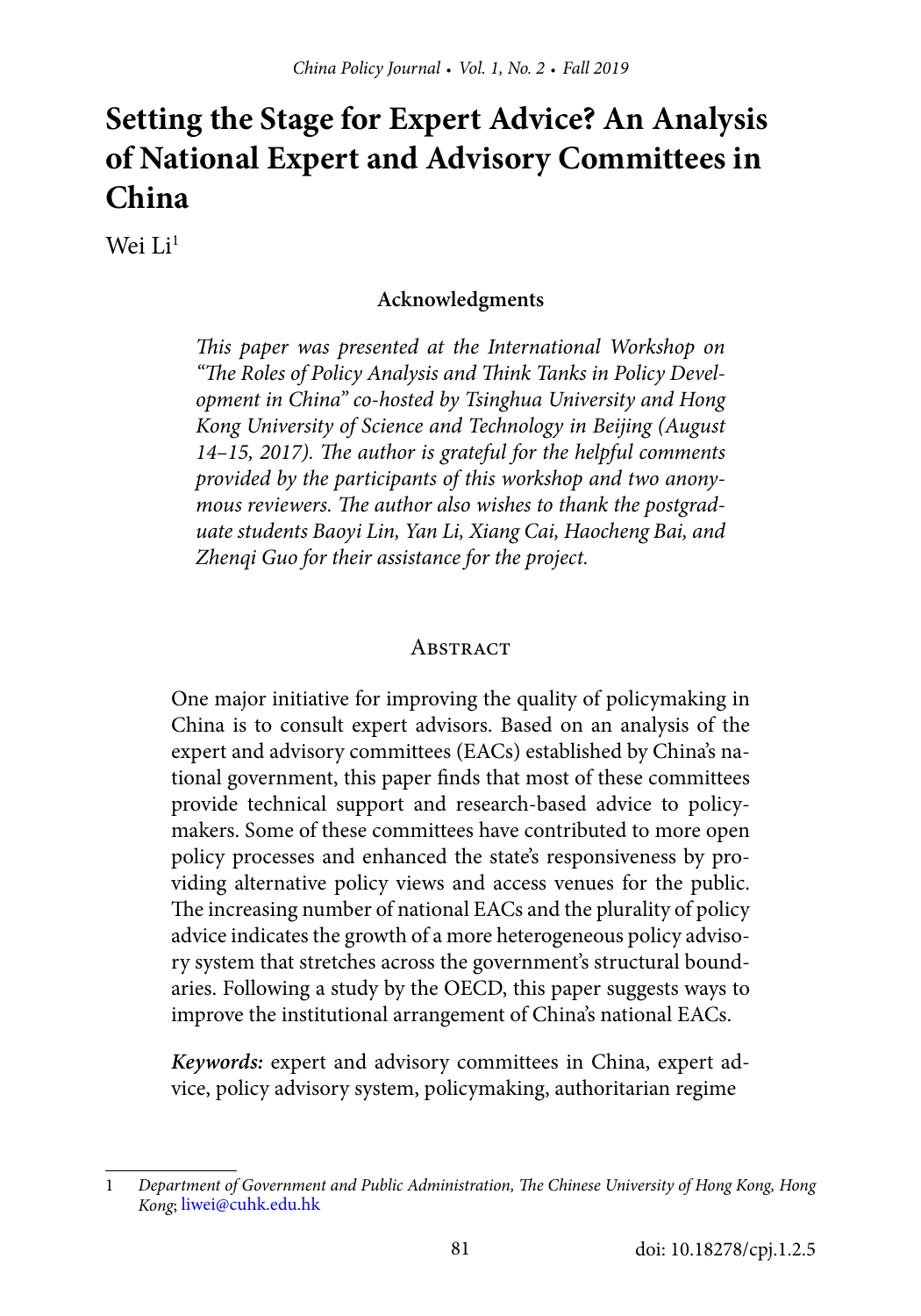## **¿Crear el ambiente para la asesoría de los expertos? Un análisis de los comités de expertos y asesores nacionales en China**

#### Resumen

Una iniciativa importante para mejorar la calidad de la creación de políticas en China es consultar a asesores expertos. Al basarse en análisis de los comités de expertos y asesores (EACs) establecidos por el gobierno nacional de China, este documento halla que la mayoría de estos comités proporciona apoyo técnico y asesoría basada en investigación para los creadores de políticas. Algunos de estos comités han contribuido a procesos políticos más abiertos y mejoró la capacidad de respuesto del estado al proveer perspectivas políticas alternativas y acceso a lugares de encuentro para el público. El creciente número de EACs nacionales y la pluralidad de la asesoría política indica el crecimiento de un sistema de asesoría política más heterogéneo que se ubica a lo largo de los límites estructurales del gobierno. Siguiendo un estudio de la OCDE, este documento sugiere maneras para mejorar la estructura política de los EACs nacionales en China.

*Palabras Clave:* comités de expertos en China, asesoría de expertos, sistema de asesoría política, régimen autoritativo

# 为专家咨询铺路?一项针对中国国家专家咨询委 员会的分析 <sub>摘要</sub>

提高中国决策质量的一个重要举措在于咨询专家顾问。本文 通过对中国中央政府设立的专家咨询委员会(EACS)进行分 析,发现这些委员会大多为决策者提供技术支持和基于研究 的咨询意见。其中一些委员会为更加开放的政策进程作出了 贡献,并通过为公众提供多种政策观点和访问渠道增强了政 府的应变能力。日益增多的国家EACS和多元化的政策咨询表 明,一个更加多样化的政策咨询体系正在形成,该体系将跨 越政府结构边界。本文基于经合组织(OECD)的一项研究,对 改进中国国家EACS的制度安排提出了建议。

关键词:中国专家咨询委员会,专家咨询,政策咨 询体系,决策,专制政权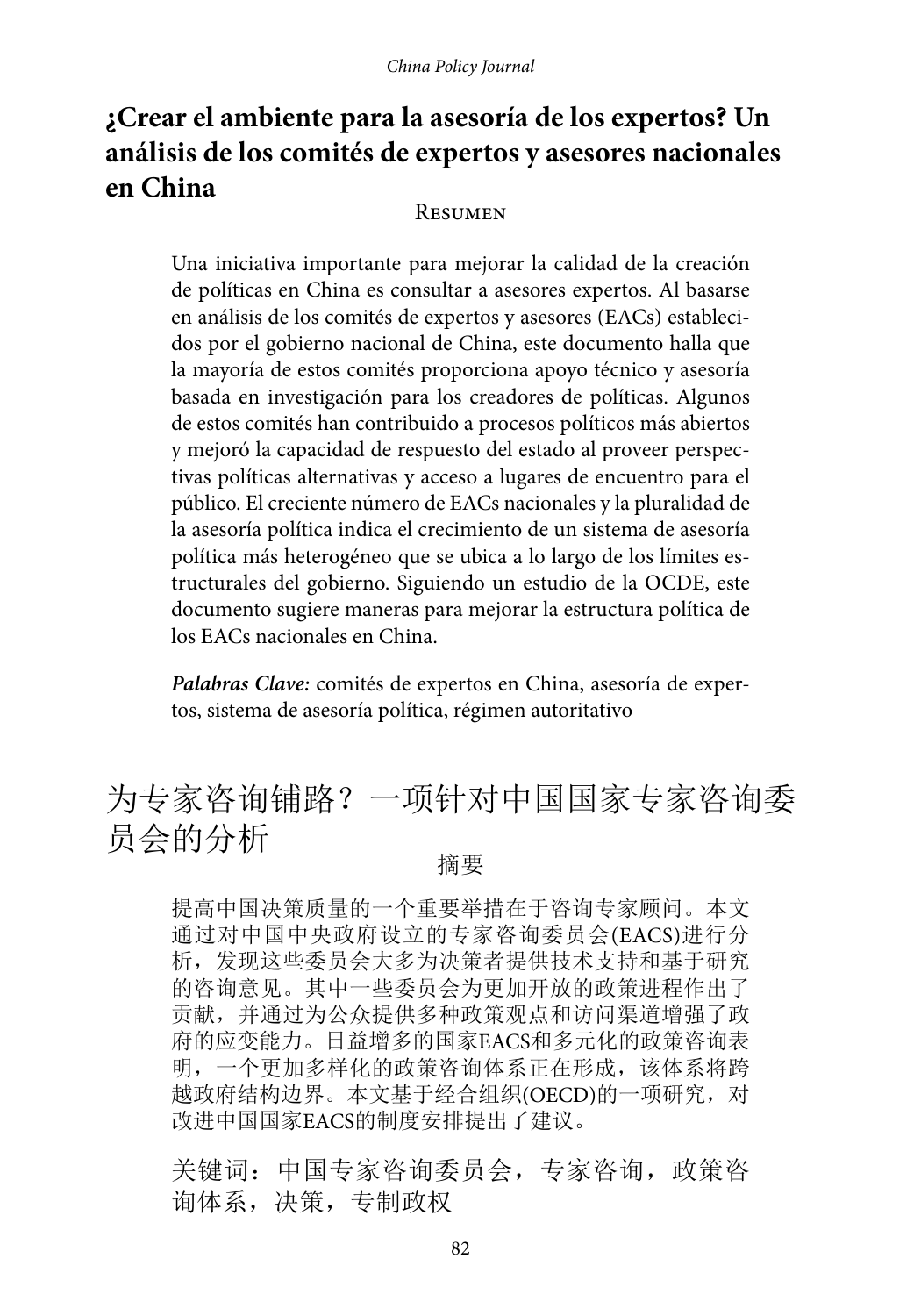## **1. Introduction**

The government's arms-length<br>expert and advisory committees<br>(EACs) are important institu-<br>tions that provide evaluation, experexpert and advisory committees (EACs) are important institutions that provide evaluation, expertise, information, and strategic foresight. These committees also present the perspectives of stakeholders and offer alternative perspectives for improving the quality and legitimacy of government decision making (OECD 2017, 38). Numerous discussions have been held concerning the best institutional design for enabling these policy advisory bodies to provide relevant, high-quality recommendations to policymakers (Bressers et al. 2018; Weimer 2010). However, little systematic research has been done on such advisory institutions in nondemocratic regimes. Some researchers argue that the rulers of authoritarian or hybrid political systems seek to limit policymaking roles for technocratic elites, and they wish to exclude wider public participation (Gilley 2012; Huneeus 2000). Other observers suggest that authoritarian governments share power with various elites through advisory and participatory institutions, as a means to pre-empt societal challenges against their regimes (Boix and Svolik 2013; Jayasuriya and Rodan 2007). Indeed, many studies have found that the Chinese government has established new access venues for societal voices, and it is receptive to research-based expert advice (Almen 2016; Truex 2017; Zhu 2013). However, China's power-sharing institutions often lack transparency, and they can be ineffective due to conflicting commitments and monitoring problems (Boix and Svolik 2013).

Since the 1980s, Chinese policymakers have attached greater importance to expert advice in policymaking. External experts such as university scholars have been recruited to serve as internal policy advisors to the top Party leaders (Shambaugh 2001). Many studies have examined the various roles of experts in China's policymaking process (Ma and Lin 2012; Zhu 2013), but little attention has been paid to the institutions that bridge the gap between external expert advisors and policymakers. What are the roles, institutional attributes, and the influence of advisory bodies that offer expert advice in China? This question is pressing and relevant, given the increasing influence of resourceful, knowledgeable nongovernmental actors in the nation's policy processes (Li and Wong 2019; Teets 2017; Zhan and Tang 2016; Zhu and Xue 2007). This question is also relevant for the comparative literature on policy advisory systems, which is concerned with the quality of policy advice in polycentric governance environments (Craft and Howlett 2012; Veit, Hustedt, and Bach 2017).

This paper proceeds as follows. First, we review the existing studies on the institutional attributes of policy advisory bodies and the roles of expert advisors in policymaking in the Western democratic context. Second, we survey the political context, historical development, and the current roles and operations of national EACs in China. Third, we relate our findings to those of pre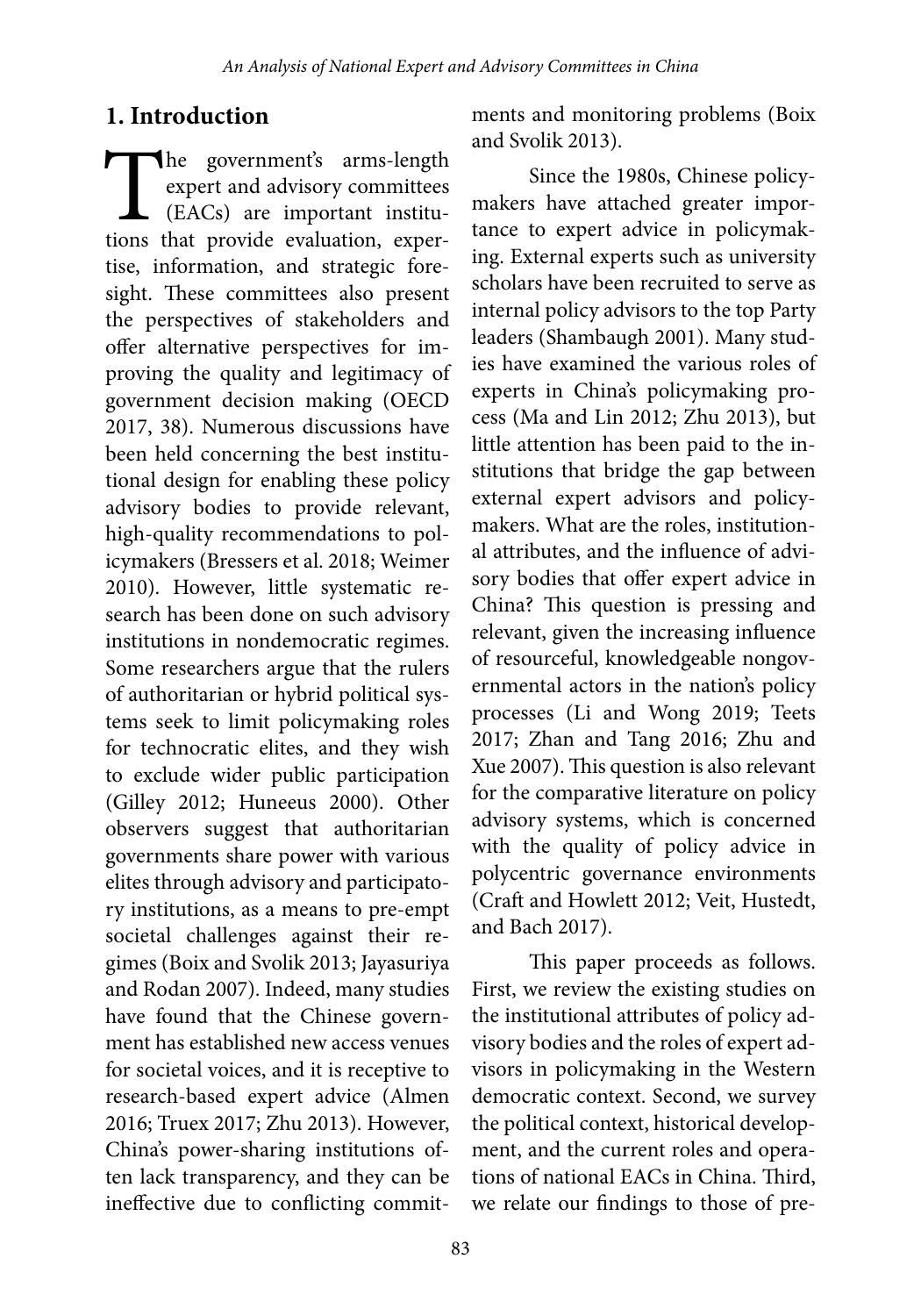vious studies on China's policymaking system, and to the broader comparative literature on expert advice and policy advisory systems.

## **2. Literature Review**

## *2.1 Policy Advisory Bodies and the Use of Expert Advice in Policymaking*

Policy advisory bodies are composed of policy experts or professionals who act as knowledge brokers or translators between research-based evidence and its use in policymaking (Hawkins and Parkhurst 2016). These advisors generate and apply evidence to balance important but conflicting values in policy development, such as efficiency versus fairness (Weimer 2010, 155–56). Compared to science advisors inside the bureaucracy (whose advice is more readily available to policymakers), governmental arms-length advisory bodies have more independence, transparency, and diversity of expertise. They are therefore more likely to have a longer-term impact on complex policy issues (European Commission 2015). These advisory bodies are similar to think tanks, as they seek to balance scientific credibility with wider access to policy processes (Medvetz 2012). They differ from think tanks in that their funding mainly comes from the government, whereas many think tanks are funded by a variety of societal actors, ranging from business corporations to individual donors. Although advisory bodies may seek to incorporate diverse expertise, values, and interests within a single

institutional setting, think tanks often have clearer ideological and policy preferences, especially in situations where high-profile, active advocacy is more likely to secure them societal resources (Rich 2004).

It is challenging to design policy advisory bodies, so that they can simultaneously gain the policymakers' trust, be more inclusive of citizen participation, and solicit independent, diverse, high-impact expert advice. Policymakers tend to use advice that they trust, and the evidence or insight that advisory bodies provide is not always free from bias. In addition, demand-driven policy analyses are not always able to identify emerging issues and innovative solutions (Sarkki et al. 2014). Some observers also worry that advisory bodies are undemocratic, because the complexity of expert analysis may exclude citizen participation (Jenkins-Smith 1989; Rayner 2003). To design implementable localized solutions, the values and input of citizens and stakeholders should be included, because these people have more information on what works in the local context (Korfmacher and Koontz 2003). Consensus among experts may provide a strong, clear message for policymakers to adopt the evidence provided. However, the impact of a specific policy option is often uncertain, and credible expert analysis is needed to explore various options for addressing uncertainties and representing implications. Such analysis often requires diverse expert views, the complexity of which may limit the impact of the advisory body's advice (Levidow and Carr 2007; Sarkki et al. 2014).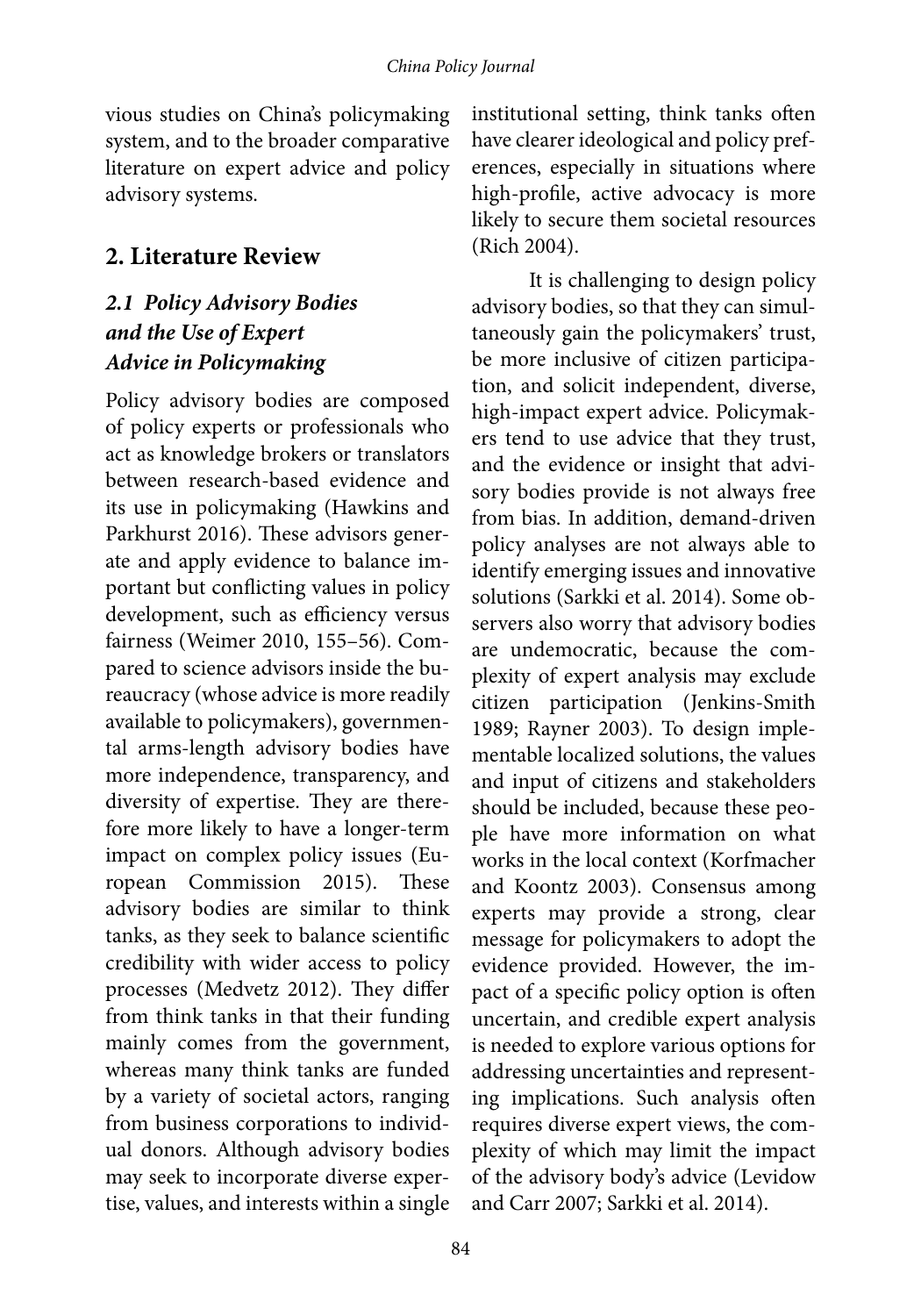In Western democracies, institutionalized policy advisory bodies cater to policymakers' needs for expert advice. One of the narrower and more consensual approaches to providing expert advice is to use systematic reviews of robust research for assessing the effectiveness of policy interventions (Nutley, Walter, and Davies 2007). This approach has persistent appeal for policymakers, especially when government budgets are tight. One example is the Obama administration's use of methodologically rigorous policy analyses to evaluate the impact of government programs and (re)allocate government funding more effectively (Haskins and Margolis 2014). Similarly, the British government initiated a "What Works Network" to improve the quality of decision-making through better applications of evidence, especially for assessing the cost–benefit or cost-effectiveness of public service programs (What Works Network 2014).

The extent to which policy advisory bodies facilitate the use of expert advice in policymaking depends on the political context. The use of expert advice in deciding policy can be politicized in a more conflictual paradigm. In that case, partisan selections of evidence may challenge the notion of "evidence-based policymaking" based on research studies, expert knowledge, routine monitoring data, or information from stakeholder consultation (Nutley, Walter, and Davies 2007). Even so, the demand for policy analysis, defined as "systematic thinking about tradeoffs under nonpolitical assumptions" (Aberbach and Rockman 1989,

295), tends to increase in the midst of polarized policy debates (Bertelli and Wenger 2008). Many observers have long doubted the objectivity of the policy analysis used in reaching decisions on polarized, contestable, uncertain issues (Majone 1989; Parkhurst 2016) and issues involving competing interests and values (Aberbach and Rockman 1989; Greenhalgh and Russell 2009; Weible 2008). In addition to policy analysis, the policy advisory process involves "policy and political ideas relating to problem structuring, solution proposing and implementation approaches" (Halligan 1995, 139). Advice on such matters can involve competing policy processes, fire-fighting, policy steering (Craft and Howlett 2012, 91), and even the personal opinions and experiences of policy actors (Mirzoev et al. 2013).

The institutional design of policy advisory bodies is important for addressing the governance issues related to the use of expert advice (Hawkins and Parkhurst 2016). Policy advisory bodies face challenges in seeking to generate bias-free, evidence-based, adaptive, inclusive, relevant, timely, diverse, and independent advice (Morton and Seditas 2018). Transparency, accountability, credibility, and contestability are all important, internationally accepted governance principles for advisory bodies (Hawkins and Parkhurst 2016; Jasanoff 1990; OECD 2017). For example, in the UK, the Code of Practice for Scientific Advisory Committees (2011) highlights the principles of accountability, openness and transparency, balance of expertise (including that of lay persons), diversity of mem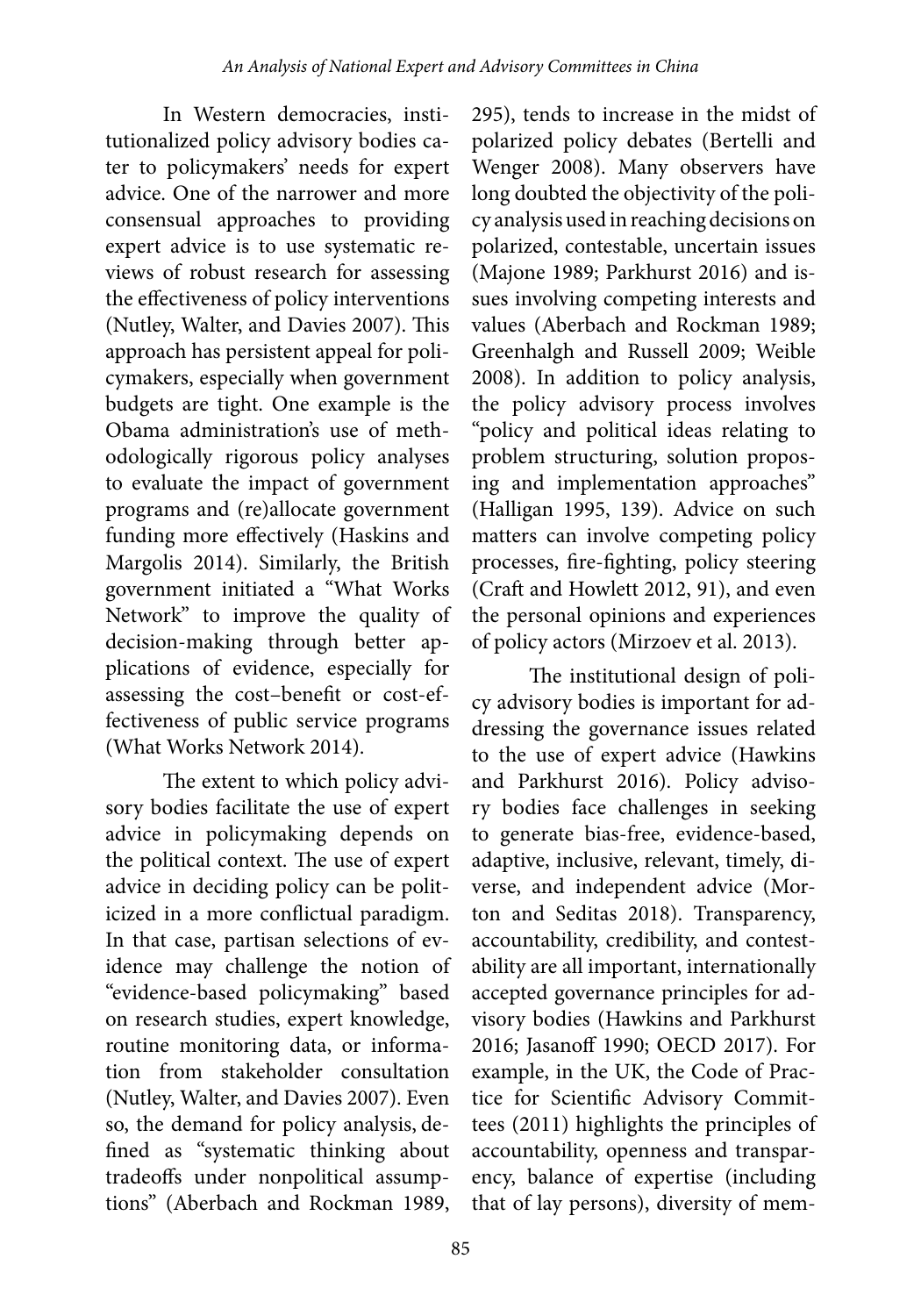bers (in terms of gender, age, or background), independence, objectivity, up-to-dateness, and representativeness. In the United States, the appointments and operations of over 1,000 advisory committees of the federal government are required to be open to public participation. The views and expertise of committee members are to be balanced, representative, objective, and accessible to the public. Any conflicts of interest for the committee members must be declared (Ginsberg 2009).

### *2.2 Policy Advisory Bodies and the Use of Expert Advice in China*

The creation, communication, and use of policy advice varies across political systems, or over time within each country, depending on differing official norms, routines, and everyday practices (Halligan 1995; Vesely 2013. In authoritarian regimes, rulers have less incentive to share information with challenging policy actors, because the rulers control more resources and access to decision-making venues (Sabatier and Weible 2007, 200). Rulers can incorporate political elites (including experts), contain policy conflicts and maintain existing policy frames (Lam and Chan 2015). In a hegemonic policy subsystem, the policy advisory network is less accessible by alternative policy advisors (Craft and Wilder 2017). However, the rulers still have to share power with other institutions such as advisory bodies to alleviate commitment or monitoring problems, and to sustain the regime's survival (Boix and Svolik 2013). Therefore, advice is solicited from a variety of consultants, even though the in-

fluence of these advisors may be limited to refining the more technical aspects of policy (Craft and Howlett 2012).

Since the 1980s, growing numbers of collaborative or power-sharing relations have been formed between China's leaders and various experts in the process of policymaking. In the 1960s and 1970s, many Chinese intellectuals and scientists, especially those whose views differed from those of the dominant Party leaders, lacked the means to do independent research, or were denounced by the government and lived in disgrace (Goldman 1981). Post-Mao leaders perceived that to change China's economic backwardness, experts with scientific and technological knowledge needed more autonomy to conduct research and contribute to the nation's industrialization and modernization. When Deng Xiaoping took over the Party leadership in China, he proposed that the scientific achievements of researchers were just as important as their political loyalty (Deng 1977). The Party elevated the social status of scientists who supported the official political values and who contributed to scientific achievements (Wang 2011a, 2011b). Alternative policy views by intellectuals and policy experts were increasingly tolerated, and experts were encouraged to advise the state, so long as they did not publicly challenge the Party's rule by organizing political associations independent from the state (Bonnin and Chevrier 1991; Goldman 1999).

Since the early 2000s, the Chinese government has relaxed ideological control and encouraged consultation with nongovernmental experts,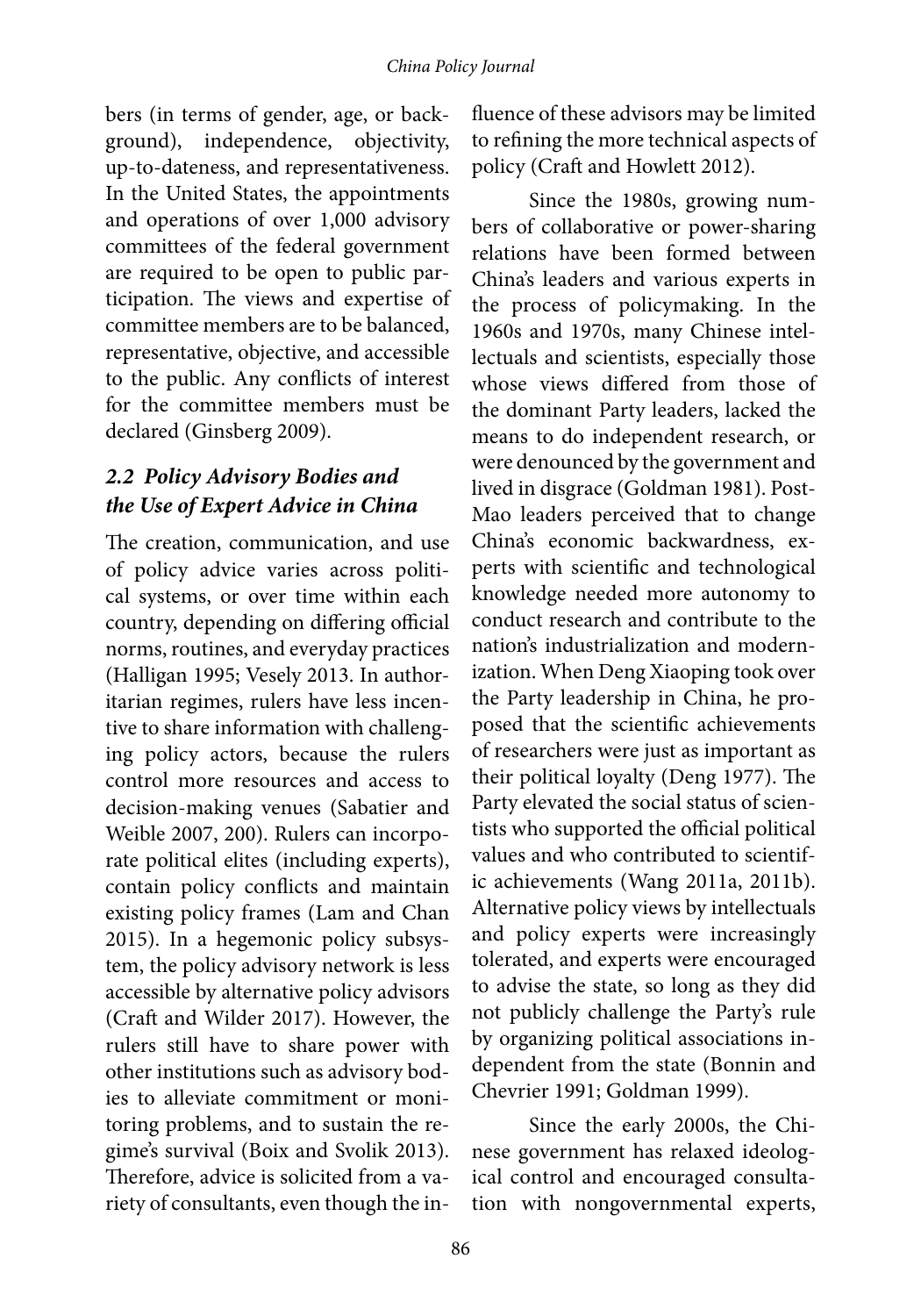which led to a rapid growth of think tanks (Xue, Zhu, and Han 2018). To establish a more affluent society, the Party has sought to strengthen the nation's capacity for scientific governance. More specifically, it has aimed to "perfect the rules and procedures of making major decisions and base the decision-making on science (kexue) and democracy (minzhu)." The Party has decided that for important professional and technical issues, the decision-making process should include analysis by experts, technical consultation, and participatory evaluation. The Party has also established a wide network of experts and set up multi-mode policy advisory and information support systems (CCPCC2 2004).

In practice, seeking evidence-based advice from academics, professionals, and practitioners is no longer an ad hoc activity for the Chinese government. The process is increasingly institutionalized, with research institutes, EACs, professional associations, NGOs, international organizations, or commercialized media all having a growing impact on public policy (Francesch-Huidobro and Mai 2012; Zheng et al. 2010). Starting in the 1980s, Chinese governments at all levels established internal research offices and development research centers. These centers absorbed rising numbers of experts to serve as internal advisors (Naughton 2002). With the growing private sector, nongovernmental think tanks have mushroomed and become active policy advocates and advisors

(Zhu 2011). External scholars and experts are routinely invited to evaluate the performance of government-run or government-outsourced programs (Wang 2008a, 2008b; Zhao, Xu, and Yang 2015). In an authoritarian but fragmented political system, differentiated bureaucratic mandates create a demand for diverse, competing expert advice and policy framing (Hammond 2013; Mertha 2009). In some cases, alternative policy analysis and advocacy by experts contributes to major policy changes (Wang 2011a, 2011b).

Despite the more open and inclusive approach to policymaking which is noted by some scholars, many scientists still find that their access to policymakers and their influence on policy agenda is limited. Such influence is still largely reliant on having personal ties to top Party leaders (Besha 2010). Therefore, the operations of policy networks are relatively opaque and centralized (Zheng, De Jong, and Koppenjan 2010). The information and regulatory transparency of the government is not up to international standards (Biukovic 2008). Societal initiatives and dissenting voices are sometimes suppressed or constrained by the state (Cai 2008; Howell 2015).

Based on the findings of previous literature, we expect that government-affiliated advisory bodies in China mainly generate expert advice. They are subject to higher degrees of government control in generating and offering expert advice than private think tanks. The advice they provide is therefore less

<sup>2</sup> China Communist Party Central Committee.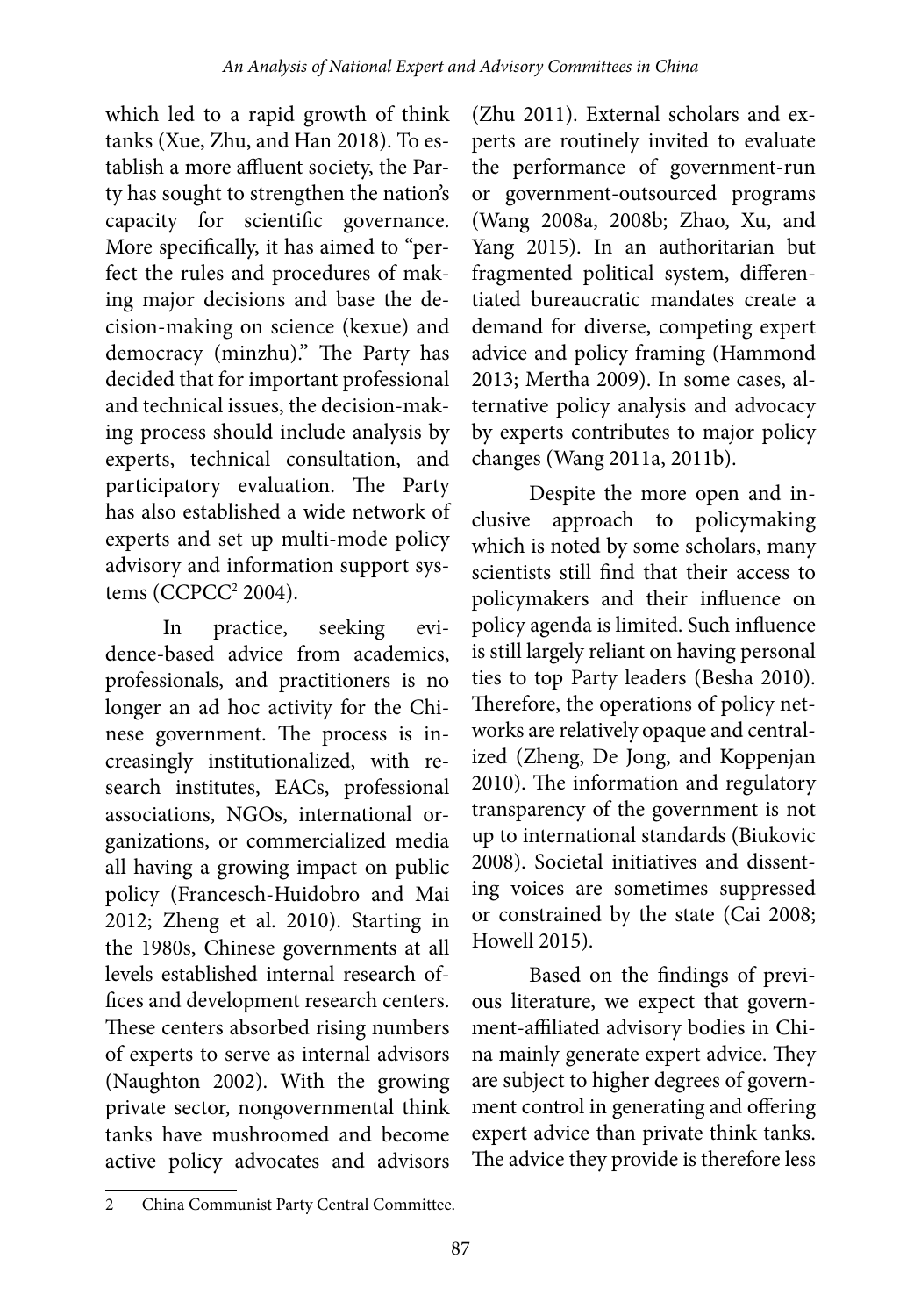independent than private think thanks. We also expect that there is limited transparency in the operations of EACs in China, which restricts public scrutiny of how expert advice is used in policymaking.

## **3. Method and Data**

The analysis presented in this paper is based on data regarding the operation of 122 national EACs, which were directly set up by government ministries, commissions, and bureaus, and were reporting to the State Council as of 2017. These 122 national EACs were identified by searching for agency websites, using the Chinese key words "expert committee (zhuanjia weiyuanhui)," "expert advisory committee (zhuanjia zixun weiyuanhui)," and "advisory committee (zixun weiyuanhui)." We coded the EACs' news reports, official notices, charters, and by-laws to gauge their independence, transparency, and the diversity and relevance of their expertise, according to a coding framework (Table 1) that was adapted and synthesized from previous studies (Lavertu, Walters, and Weimer 2011; OECD 2017).

More specifically,

- $\Box$  To assess the transparency of EACs, we examined whether their establishment and their members' appointments are publicly announced, whether the charters or by-laws are online accessible, and whether the press releases, minutes, and papers of their meetings are online accessible.
- To assess the independence of

EACs, we coded whether they are administered by their sponsoring government agencies, whether their members are appointed by the sponsoring government agencies, and whether their chairs are officials in the sponsoring government agencies.

- To assess the diversity and relevance of the EACs' expertise, we coded the professional experience of their chairs and the tenures of the chairs and members.
- To illustrate the varied advisory roles, capacities, and forms of EACs, we identified and analyzed the cases of various particular EACs.

In the following section, we discuss the rationale for each of these measurement standards in detail.

## **4. Analysis**

## *4.1 Background of National Expert and Advisory Committees in China*

The national EACs were established by the Chinese central government during the 1980s to improve scientific and democratic policymaking. Deng Xiaoping stressed that the leading cadres needed to become more professional and knowledgeable in order to modernize socialist China (1980). The Vice Premier Wan Li argued that Chinese policymakers had to make complicated, difficult decisions in carrying out the economic opening and related reforms. Therefore, policymaking needed to become more scientific and based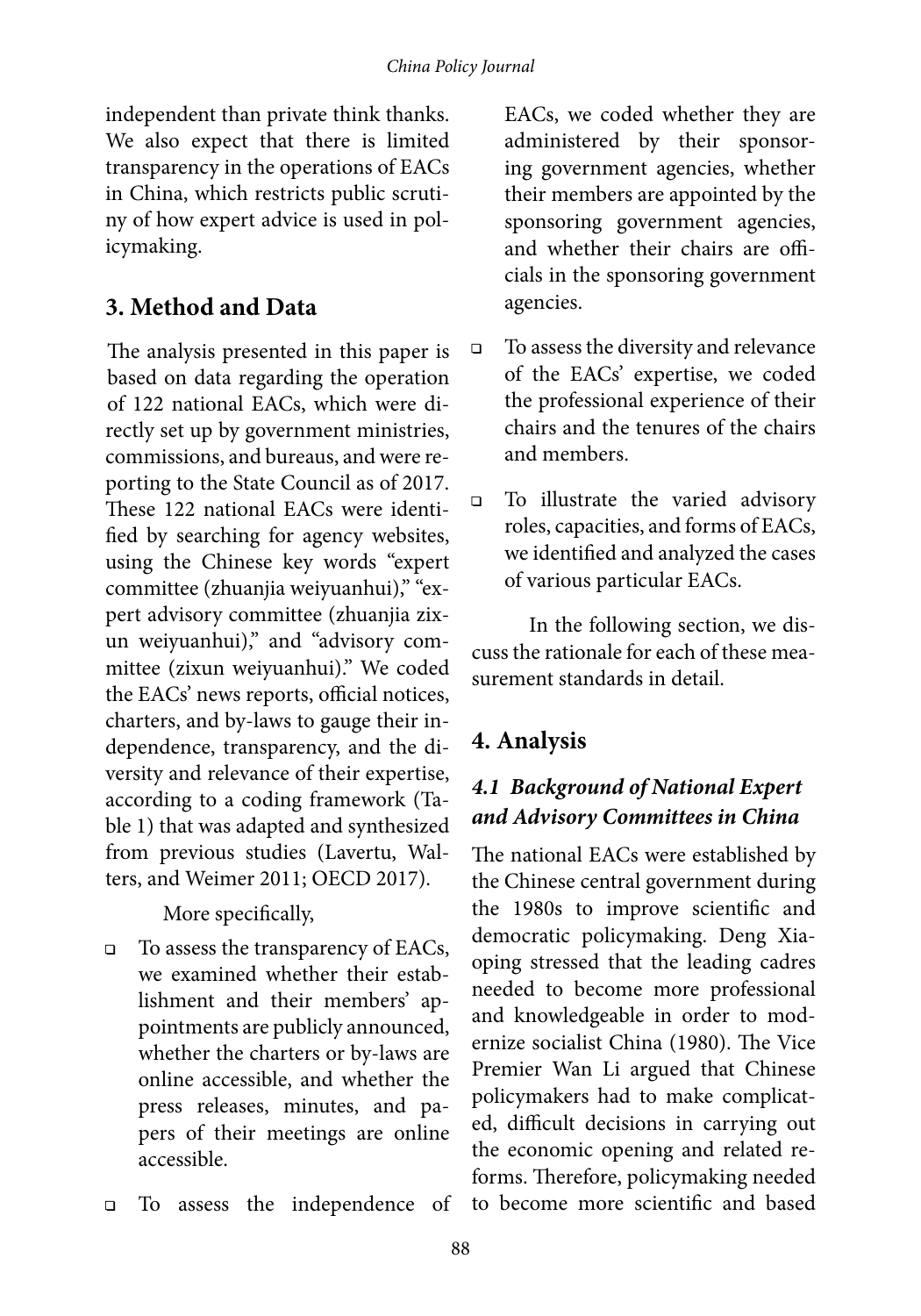| Basic information | Committee's title<br>Year of establishment                                 |
|-------------------|----------------------------------------------------------------------------|
|                   | Public announcement<br>— of establishment<br>— of members' appointments    |
| Transparency      | Charters/by-laws available online                                          |
|                   | Meeting press releases, minutes, and<br>papers available                   |
|                   | Administrative affiliation                                                 |
| Independence      | Members' appointment                                                       |
|                   | Chairs' backgrounds: sponsoring<br>government agency <sup>a</sup> or other |
| Expertise         | Chairs' backgrounds<br>Chairs' and members' tenures                        |

a "Sponsoring government agency" refers to the agency which established each EAC.

on "soft science" (ruan kexue), which involves systematic, objective, and scientific analysis with the use of modern quantitative computing estimation and advanced technology. The leaders' decisions would now rely on much more than the personal experiences and collective wisdom of the leadership. Policy decisions needed the input of experts from various sectors, think tanks, and advisory agencies. The diversity and independence of policy research was encouraged (Wan 1986).

Since the 2000s, scientific policymaking has been gradually institutionalized. The Hu Jintao government proposed that "significant issues of high professional and technological complexity shall undergo expert analysis, technical advising and policy evaluation." The government was directed to "extensively contact experts and scholars, and establish multiple modes of policy advisory systems and information support systems" (CCPCC 2004). Indeed, the State Council Work Rules (2003) stipulated that any major policy recommendations submitted by national government agencies to the State Council must be based on strategic research or development plans, and they must have gone through analysis and evaluation by experts or by research and consulting agencies. Therefore, before the State Council makes major decisions, it must seek and consider expert advice. A recent version of the State Council Work Rules (2013) reiter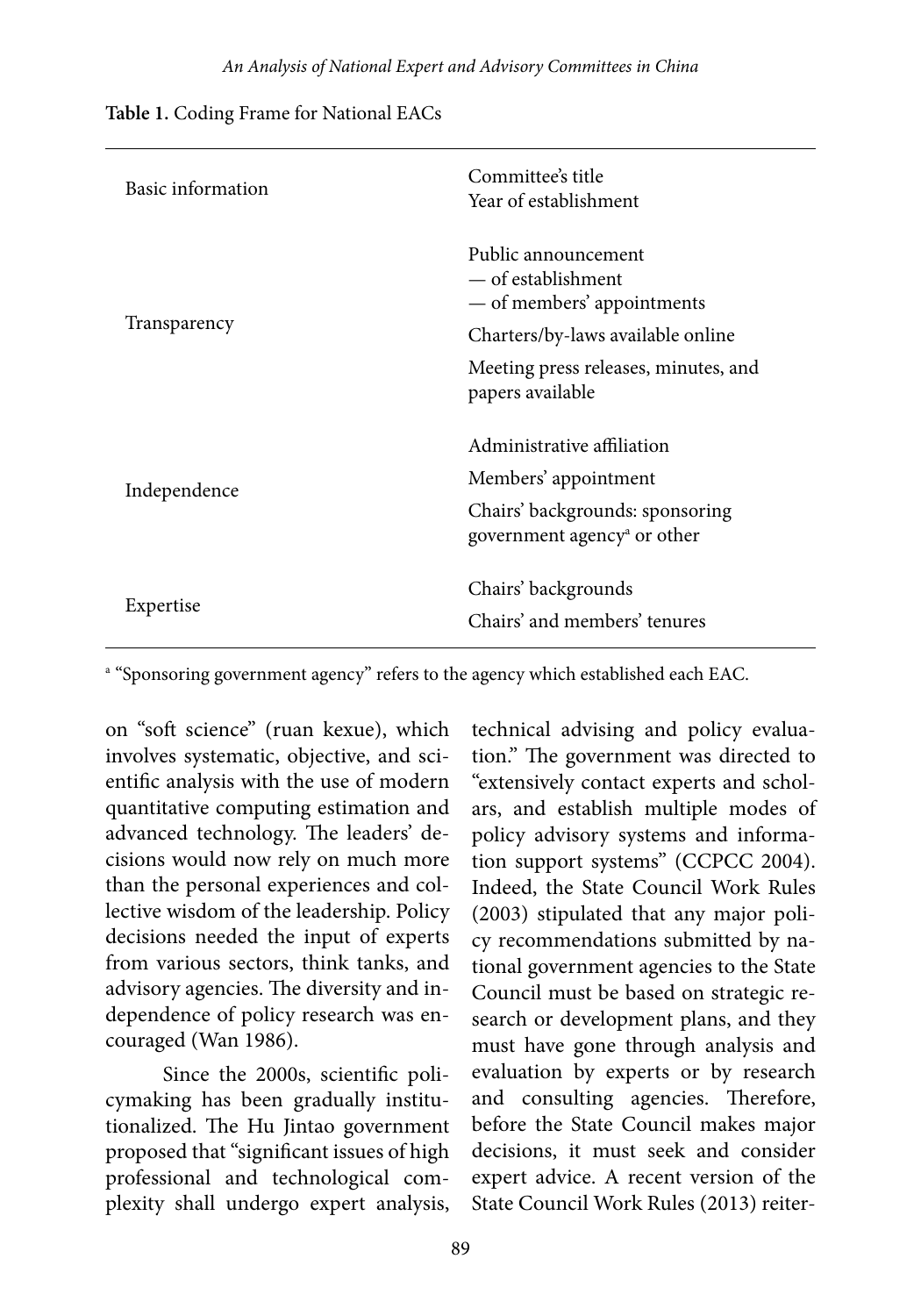ates that expert analysis shall be one of the mandatory stages<sup>3</sup> in major policymaking processes. The Rules also stipulate that public participation and the transparency of policymaking shall be strengthened. Figure 1 shows that in response to such directives, the number of national EACs has been rising since 2000.

Several of the earliest national EACs in China were established in the 1980s. For example, the National Family Planning Commission (NFPC) established the first expert advisory group in 1984. The then-vice-premier Wan Li highlighted the case of formulating population and family planning policy as an illustrative example of scientific policymaking through quantitative and systematic analysis (1986). The NFPC appointed 13 experts as members of the advisory group. These experts came from Renmin University, Beijing Economics College, Beijing Medical University, Beijing University, the China Population Intelligence and Information Center, the NFPC, the Science and Technology Institute, the All-China Women's Federations, and the China Social Science Academy Population Research Center. The members were specialized in diverse areas, including demographic theory, population economics, population statistics and prediction, population sociology, and biomedical science. These experts were tasked to provide training for cadres, offer professional advice to cadres in government, conduct population growth projections, formulate population control plans, and collect information from domestic and overseas communities to inform decision making (NFPC 1986).

To enhance the scientific formulation of long-term policy, the central government has mandated that five-year plans must go through expert analysis before being approved by the government and announced to the public. The national and provincial development and reform commissions must establish expert committees to incorporate the opinions and analysis of experts from various sectors in the formulation of economic and development plans. The central government further stipulates that when formulating national and provincial work plans in specific policy areas, at least one-third of the experts consulted must be specialists in alternative policy areas (State Council 2005).

The first Five-year Plan Expert Committee was established in 2005, comprising 37 governmental and nongovernmental experts. This committee's tasks included providing advice for drafting the five-year plan, producing expert analysis reports before submitting the plan for government approval, plus monitoring and evaluating the implementation of the plan (State Council 2005; National Development and Reform Commission 2006).

Other national ministerial agencies soon followed, and many more EACs have been established since 2004 (Figure 1).

<sup>3</sup> Other stages include public participation, risk evaluation, legal compliance checks, and collective decision making.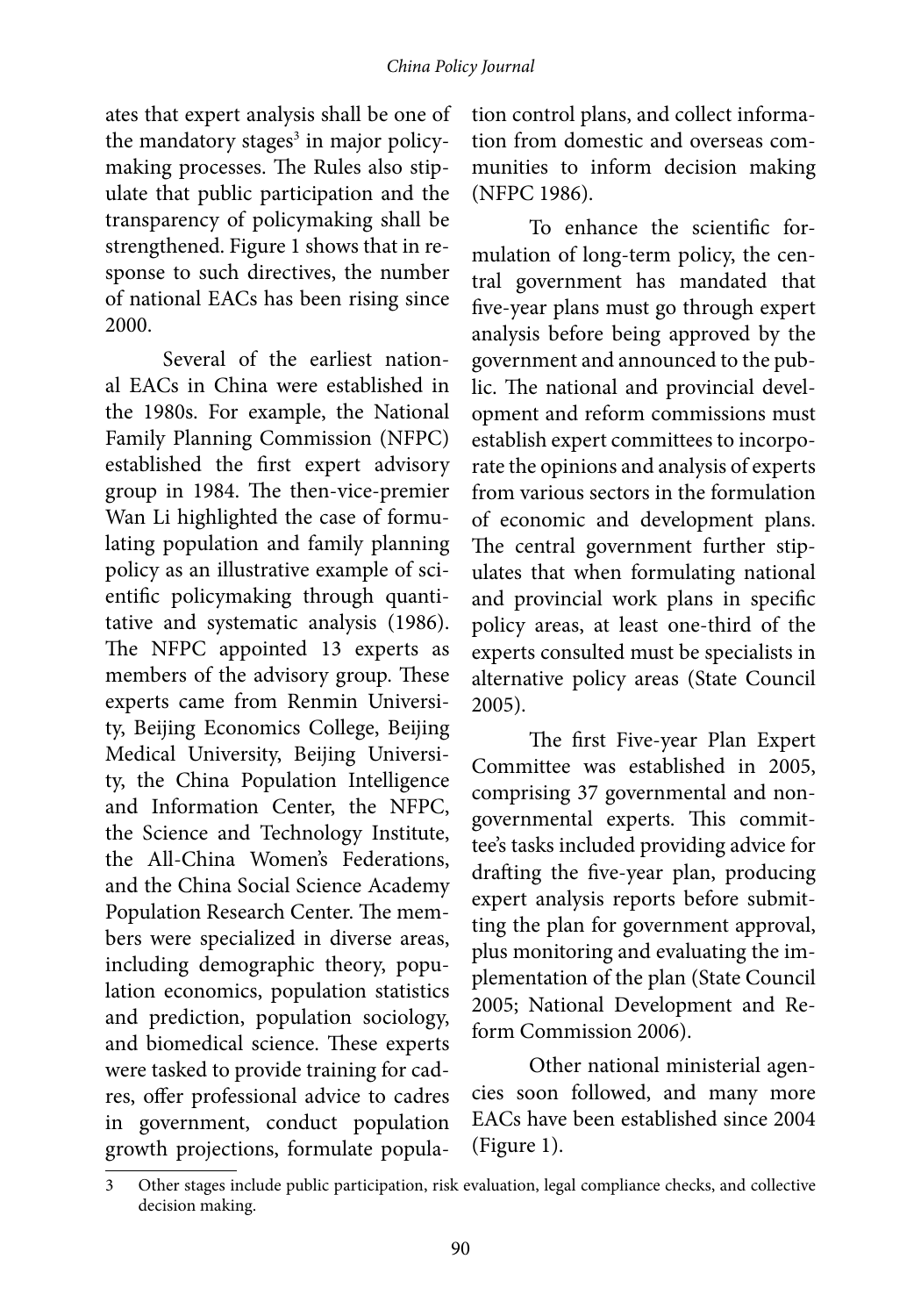

*Figure 1.* The Number of New National EACs (2000–2017) Source: Author's database

Another important factor that explains the increasing demand for expert analysis is the changing educational background of political leaders in China. Compared to their predecessors, the current policymakers in China are probably more capable of using expert advice to inform their decision making. Among the 376 members of the 18th CCPCC selected in 2012, 26.3% have Ph.D. degrees and 51.1% have Master's degrees. Half of these degrees were obtained between 1995 and 2004 (Li 2016, 129). With more emphasis on sustainable development and effective social management by the Hu Jintao and Wen Jiabao governments, China promoted more cadres who were trained in economics, management, social sciences, and law.4 As documented in the literature, such training backgrounds may be helpful for enabling high officials

to make use of relevant research and professional analysis in policymaking (Carpenter 2001; Sabatier, Loomis, and McCarthy 1995; Valdes 1995). Party leaders are also exposed to international theories and ideas regarding governance through short-term training in universities or visits to observe government programs in the United States, Canada, the European Union, Singapore, or other countries (Li 2016).

Six of the seven top leaders of the current central government of China have obtained education to the Master's level or above. Two of them used to be researchers in universities and government-sponsored think tanks (Li and Thorton 2018). President Xi Jinping has urged the Party cadres to learn from experts and improve scientific policymaking by conducting systematic, careful research and investigation (CCP Pub-

<sup>4</sup> Among members of the 18th CCP Central Committee, 11.1% are trained in engineering and science, 28.7% trained in economics and management, and 38.2% trained in social science and law. In contrast, 45.6% of the members of the 16th CCP Central Committee (selected in 2002) were trained in engineering and science, 6.7% in economics and management, and 11.8% in social science or law (Li 2016, 192).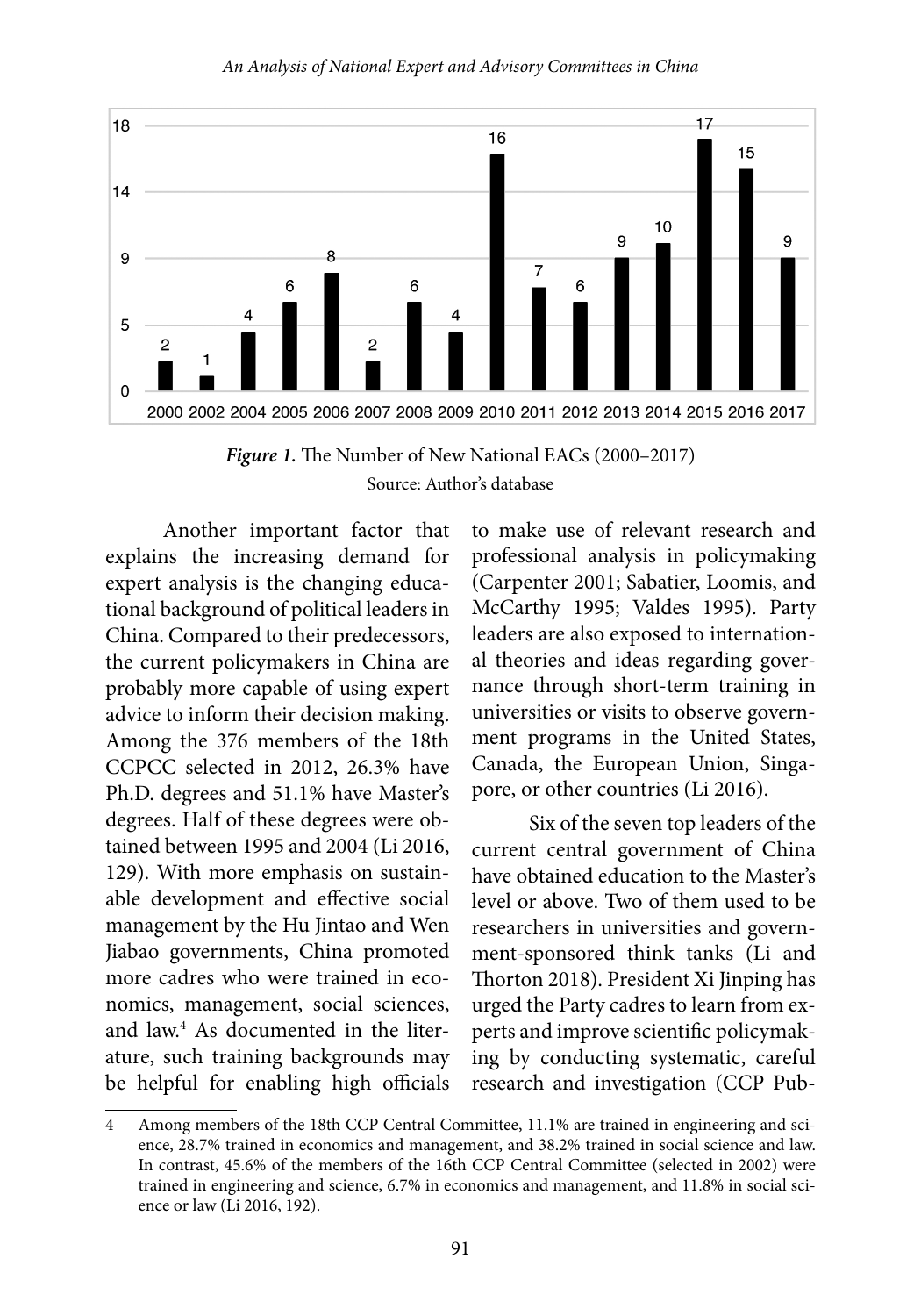licity Department 2016). These leaders and cadres seek to strengthen the influence of policy research conducted by think tanks. The central government emphasizes that academic debates and a greater diversity of views on policy should be encouraged. The allocation of government resources for policy research is to be competitive and open, with government information made more credible and transparent to the public. The research methods and analytical tools or techniques used should be increasingly innovative. The institutional arrangements for think tanks to submit their research findings to the government and for government departments to respond to the policy recommendations from think tanks are to be further established (CCPCC and State Council 2015; Li 2017, 3–56).

As many members of national EACs are full-time expert analysts in think tanks affiliated with universities, research institutes, or enterprises, the government's initiatives to increase the resources available for policy research and to facilitate the members' access to policymakers serve to strengthen the advisory capacity of EACs. At the same time, EACs provide a convenient institutional channel for think tanks to access policymakers. The central government has identified 25 highend (gaoduan) government-sponsored think tanks to conduct experiments with institutional reforms. The proposed reforms include permitting more autonomy in managing government grants and personnel appointments. A national board of high-end think tanks has been established to bridge the gap

between the central government's need for policy research and the research capacities of the think tanks. By the end of 2016, approximately 100 research projects commissioned by more than 10 central government policymaking agencies had been completed (Guangming Daily 2016).

#### *4.2 Advisory Roles*

Compared to think tanks, which are highly diverse in their policy research focuses and expertise repertoires, EACs are largely organized around particular policy and epistemic communities. In other words, although EAC members are drawn from various institutions and regions, they share knowledge and concerns about specific policy issues.

Among the 122 EACs, most are titled as expert committees or expert advisory committees (106). Eleven are titled as advisory committees, and the rest use other titles. These EACs are tasked to carry out policy analysis and evaluation, provide technical support, and offer research-based advice on major policy issues to their sponsoring agencies. For example, the National Health and Family Planning Commission (NHFPC) specifies that the responsibilities of the Large Medical Device Management Expert Advisory Committee include providing analysis, technical support, evaluation, and advice for the formation and implementation of work plans and other policies. The members of such committees can also access government documents and data for the purpose of performing their advisory activities (NHFPC 2013).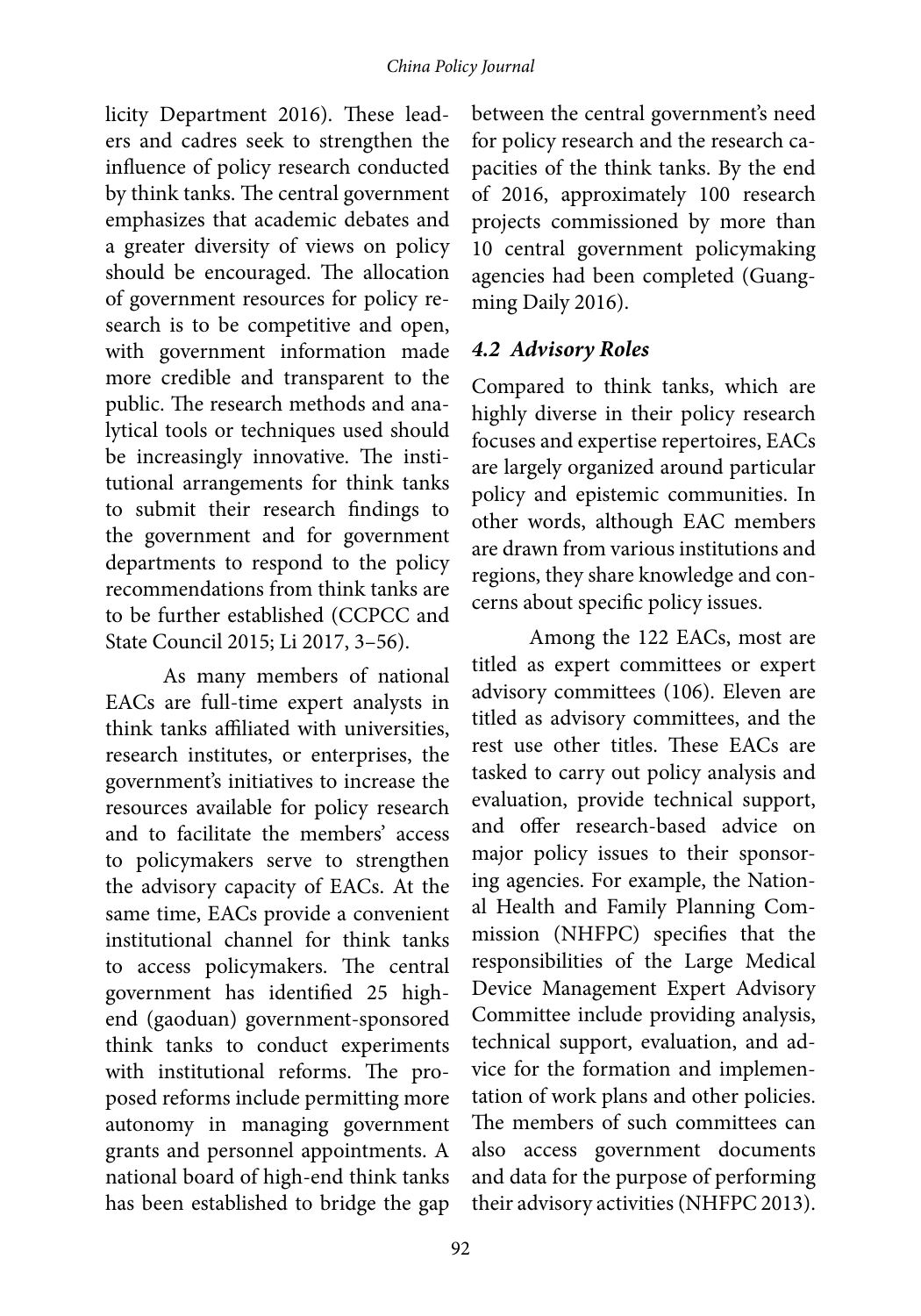In 2015, the National Forestry Bureau (NFB) established an expert advisory committee and issued a set of operational by-laws. These by-laws stipulate that the committee shall (1) carry out research projects on policy issues as prioritized by the central government, and shall advise the bureau on these issues; (2) advise the bureau on formulating and implementing major policies, regulations, and mid-to-long-term plans; (3) advise on and evaluate major technological issues and engineering projects (National Forestry Bureau 2004).

For policy domains where the public shows great interest and concern, EACs play a role beyond providing technical and research-based advice. They commonly help with facilitating coordination among diverse experts and engaging the public. For example, in 2012, the National Food and Drug Regulation and Management Bureau established an expert committee. The main roles of this committee are to provide research support for policymaking, formulate risk-monitoring plans, and give technical support for investigating and managing food safety crises. Additionally, this committee's experts are tasked with promoting general knowledge about food safety and providing consulting services on food safety for the public. These functions are important components of an effective food safety control system (Jia and Jukes 2012). The membership of the committee demonstrates that its sponsoring agency aims to bring

together the diversity of expertise and perspective from various agencies and stakeholders, as a means to alleviate the institutional fragmentation of the food control system. These committee members include officials from the National General Administration of Quality Supervision (NGAGS), the provincial bureaus for quality and technical supervision, plus various experts from universities, research institutes, laboratories, risk assessment centers, and food industry associations. These people are specialized in areas ranging from dairy industry operations, standard setting, grain and oil processing, and subsidiary agricultural products (NGAGS 2012).

#### *4.3 Transparency*

Transparency of advice is important to ensure public trust in the government's capacity to make well-informed policy decisions (OECD 2017). However, the transparency and openness of China's national EACs is generally low. Most of the committees' charters or by-laws (if any) are not available to the public (Table 2). A significant number of the EACs' chairpersons and members are unknown, as the documents of official appointments are not publicly accessible (Table 3).<sup>5</sup> Although there are press releases about the convening of some EACs, only a few EACs have released their meeting minutes to the public, and no papers produced by the EACs are available to the public.<sup>6</sup> For one example of limited transparency, the Nu-

<sup>5</sup> See the column "Not applicable" in Table 3.

<sup>6</sup> For one example of relative transparency, the expert advisory committee of the State Council Work Safety Commission is reported to have convened a mid-year meeting on August 25, 2017, at which the advisory work was reviewed and new tasks were planned for the committee members. See http://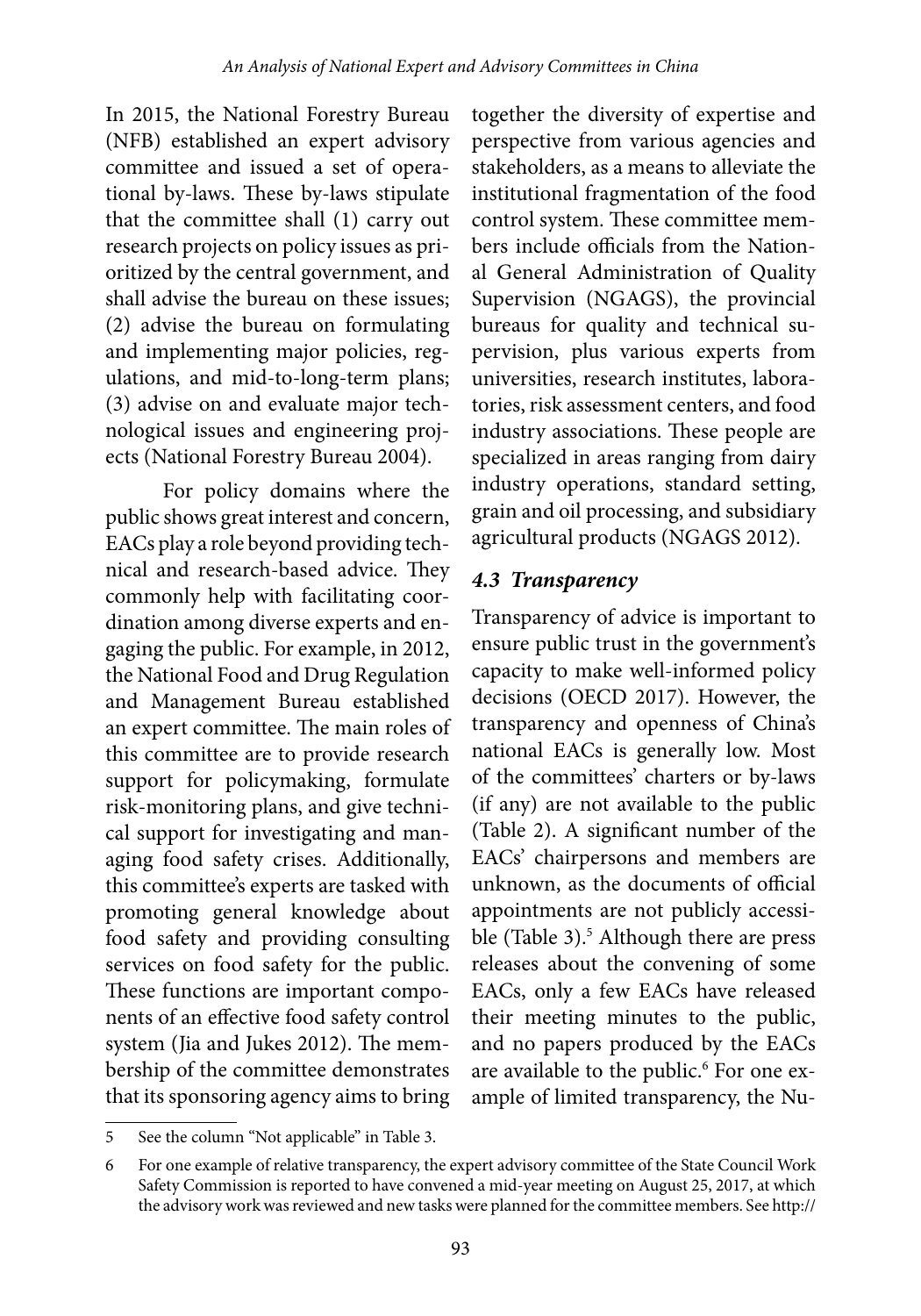#### *China Policy Journal*

clear Safety and Environment Expert Committee, which is appointed by the National Nuclear Safety Administration (NNSA), issued a summary of its meeting in 2006, documenting the meeting agenda, the names and opinions of the committee members who attended, and the names of the other attending representatives (NNSA 2006).

To enable committee members to conduct policy research, they are allowed to access government data and archives that are not available to the public (Ministry of Health 2010; NHF-PC 2014). However, in many cases, the committee members are required to keep committee meeting discussions confidential, unless prior permission is obtained from the sponsoring government agencies (China Ocean Bureau 2012; Ministry of Health 2010).

#### *4.4 Independence*

The government has a high degree of control over the memberships of EACs. Almost all EACs are appointed by their sponsoring government agencies (Table 3). For example, the Charter of the Ethnic Education Expert Committee stipulates that committee members shall be nominated by relevant agencies, and appointed by the Ministry of Education (Ministry of Education 2014). In the case of the Population Health Informatization Expert Advisory Committee, the chair, deputy chair, and members are all nominated by the secretariat of the sponsoring government agency,

namely the National Health and Family Planning Commission (NHFPC 2014).

Government control over the appointment of EAC members is meant to ensure that the advice from these committees is relevant to the government's work agenda. For example, a by-law of the National Forestry Bureau Expert Advisory Committee stipulates that the committee chair shall be the head of the bureau, who shall propose the advisory projects and tasks of the committee, inform the committee of the bureau's work, and approve the work plan of the committee (National Forestry Bureau 2004). The charter of the National Environment Advisory Committee provides that the chair shall be the head of the National Environmental Protection Bureau (NEPB), $^7$  and the vice chairs shall be well-known experts and deputy heads of the NEPB, who are responsible for scientific and technological work (NEPAC 2006).

In some cases, the government maintains control over the members' appointments as a means to avoid conflicts of interests on the part of EAC members. For example, the Charter of the National Food Safety Risk Assessment Expert Committee (NFSRAEC) requires that members shall avoid any risk assessment work that is related to their own interests. The committee members may lose their memberships if they are involved in commercial activities in the name of the committee (NFSRAEC 2011). The Charter of the

www.chinasafety.gov.cn/newpage/Contents/Channel\_21356/2017/0825/293618/content\_293618. htm. Accessed December 24, 2017.

<sup>7</sup> This committee is now renamed the Ministry of National Environmental Protection Advisory Committee.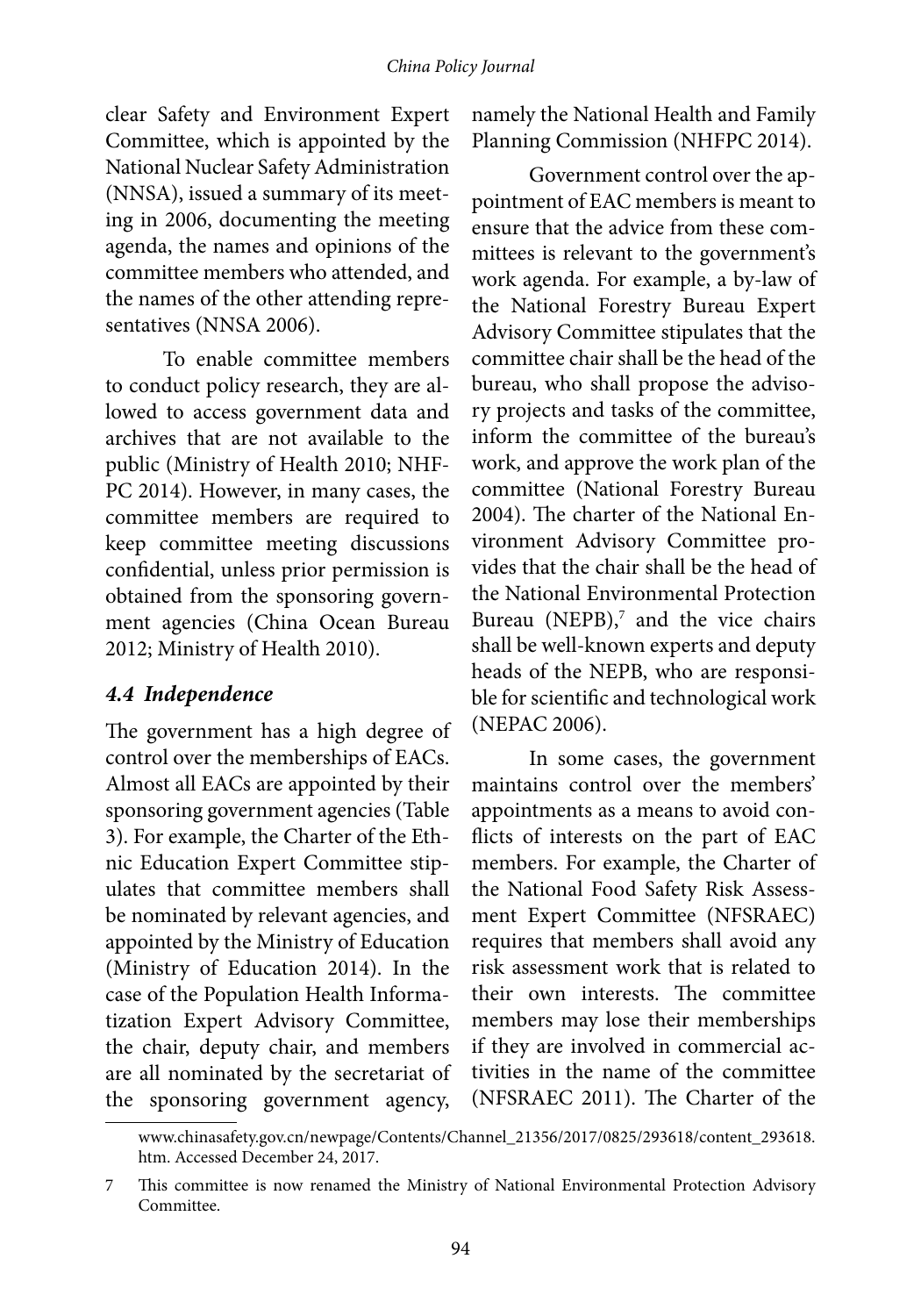|                       |                |            | Is public information available? |
|-----------------------|----------------|------------|----------------------------------|
|                       | N <sub>0</sub> | <b>Yes</b> | Online accessible: 27            |
| Charters or by-laws   | 72             | 50         |                                  |
| Members' appointment  | 47             | 75         | Online inaccessible: 23          |
| Establishment of EACs | 5              | 117        |                                  |
| Meetings' materials   |                |            |                                  |
| Minutes               | 119            | 3          |                                  |
| Press releases        | 59             | 63         |                                  |
| Papers                | 122            | $\theta$   |                                  |
|                       |                |            |                                  |

**Table 2.** Public Information about EACs

#### **Table 3.** Independence of EACs

|                                         |     | Sponsoring government agency |                |
|-----------------------------------------|-----|------------------------------|----------------|
|                                         | Yes | N <sub>o</sub>               | Not applicable |
| Administrative affiliation <sup>1</sup> | 119 | 3                            |                |
| Members' appointment <sup>2</sup>       | 120 | 0                            | 2              |
| Chairs' background <sup>3</sup>         | 75  | 139                          | 37             |

Note: 1. "Administrative affiliation" indicates whether an EAC's secretariat is an officer in the sponsoring government agency; 2. "Members' appointment" indicates whether members of the EACs are appointed by their sponsoring government agencies; 3. "Chairs' background" indicates whether the chairs of the EACs are current or retired officials of the sponsoring government agencies. "Chairs" include the chairs of subcommittees or working groups of the EACs, and therefore, the total number of chairs exceeds 122.

Disease Prevention and Control Expert Committee provides that expert members shall not publicly promote themselves in the name of the committee without prior authorization. Expert members can also lose their memberships if they accept monetary rewards or gifts when participating in activities in the name of any committee members (Ministry of Health 2010). However, some expert committees related to medical and health issues, such as the Child Medicine Expert Committee or the Rare Disease Diagnosis, Treat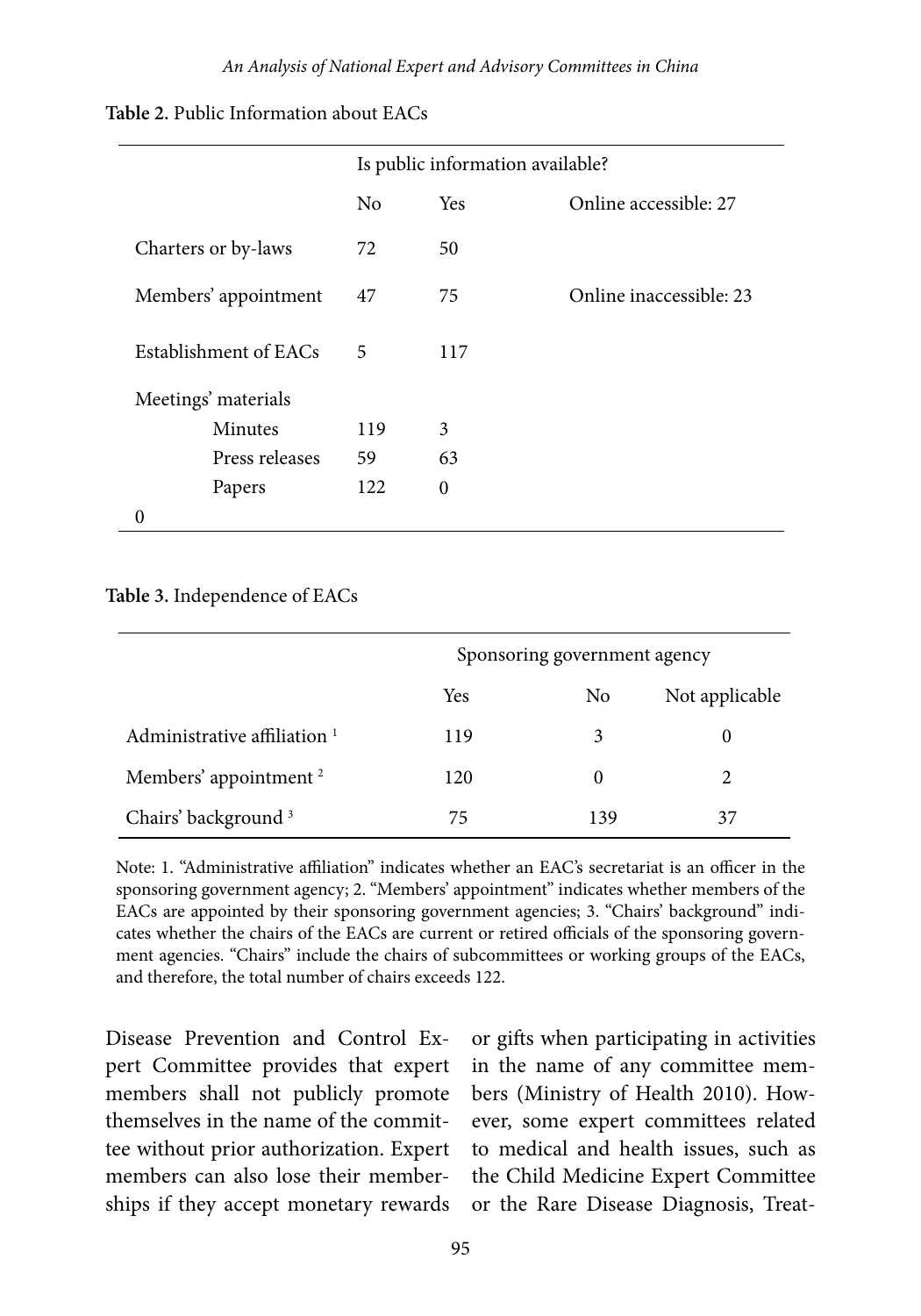ment, and Safeguards Expert Committee, have no formal rules for regulating conflicts of interest.

Surprisingly, only a relatively small percentage of EACs and their subcommittees are chaired by officials from their sponsoring government agencies. Among the 155 chairs of EACs and their subcommittees, 67 are chaired by incumbent or former government officials of the sponsoring agencies, and 88 are chaired by nongovernmental actors, many of whom come from think tanks. This finding shows that the government attaches importance to the expertise of these advisory bodies. We explore this point further in the next section.

Despite the usual pattern of limited transparency and tight government control, in some cases, the advisory committees have formal rules concerning how to reach consensus among their members, and on how the EAC's advice is to be incorporated into policy output. For example, the charter of the National Food Safety Risk Assessment Expert Committee (NFSRAEC) stipulates that its members have the responsibility for drafting the national plan of food safety risk assessment and evaluation, and for prioritizing the various risk assessment projects. The reports and advice produced by this committee must be approved by its plenary meetings before being submitted to the Ministry of Health. When there is no consensus among its members, consensus shall be reached by a vote of the committee members. The NFSRAEC's institutionalized advisory process and

its influence on policymaking may be largely due to its legally mandated role to carry out risk assessments to ensure food safety (China National People's Congress 2015; NFSRAEC 2011). A formal and transparent mechanism to resolve divisions among EAC members is important. Otherwise, the sponsoring government agency may simply cherry-pick research findings to support its own policy preferences.<sup>8</sup>

## *4.5 Expertise and Capacity*

An important dimension of an advisory body's capacity to influence government policies is its level of expertise. The backgrounds of the chairs of such bodies reflect the government's desire to ensure that these advisory bodies have relevant and suitably diverse expertise (Table 4).

Many committee charters and by-laws stipulate that the members shall have relevant, diversified expertise and experience. For example, the charter of the National Environmental Protection Advisory Committee (NEPAC) states that "the director shall be the Chief of the NEPB (National Environmental Protection Bureau), the deputy directors shall be renowned experts, and the deputy chief in charge of technology work of the NEPB and the other members shall be renowned experts, government leaders, members of the China Science Academy, or members of the China Engineering Academy" (NEPAC 2006).

In the case of the Public Cultural Service System Building Expert Committee (PCSSBEC), the charter specifies

<sup>8</sup> From an interview with an expert in population policy, April 28, 2017.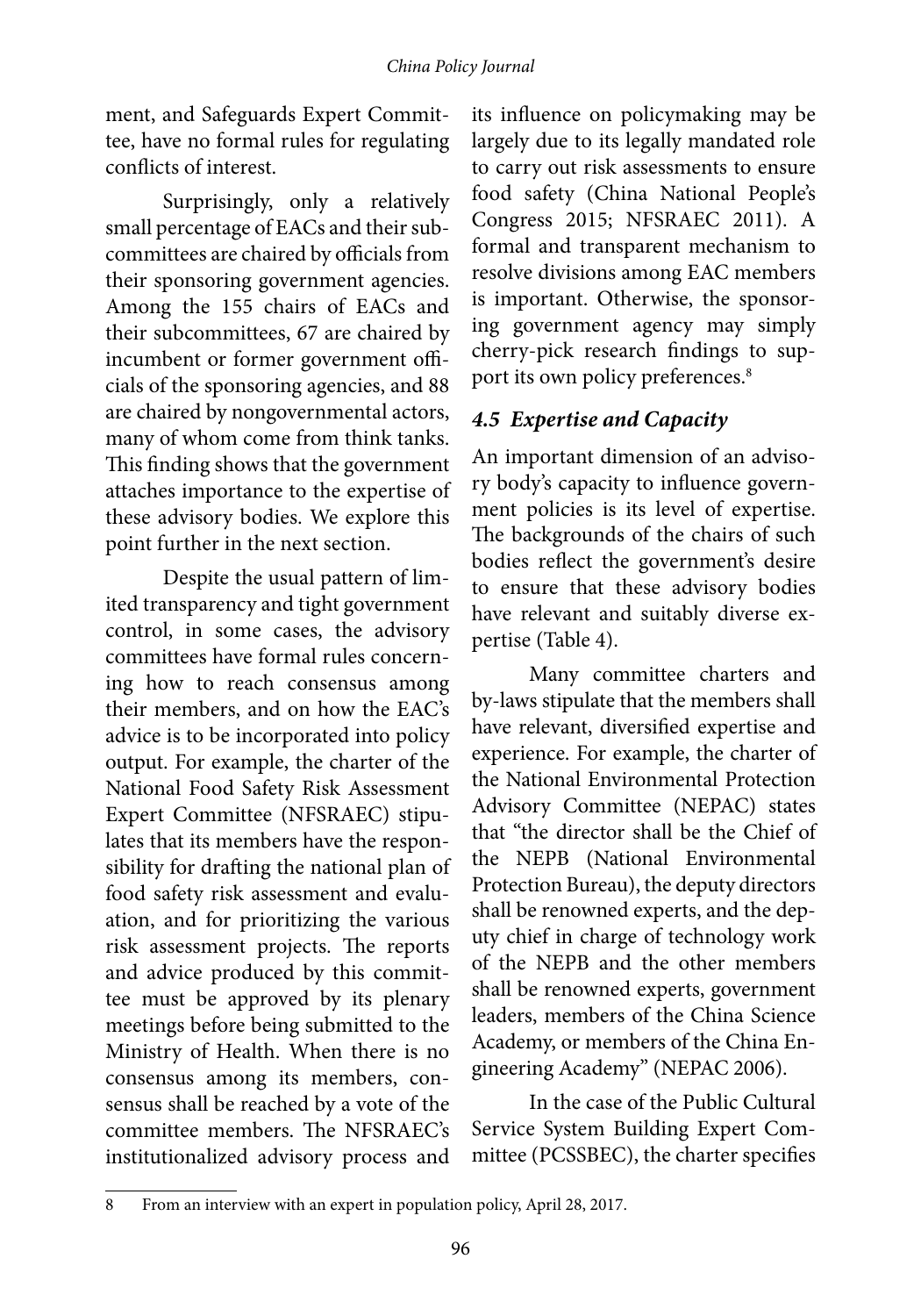| Government<br>officials with<br>think tank<br>experience | out think tank<br>Government<br>officials with-<br>experience | Think<br>tanks       | organizations<br>Social | Public<br>service<br>units | interprises/<br>companies | Unknown |
|----------------------------------------------------------|---------------------------------------------------------------|----------------------|-------------------------|----------------------------|---------------------------|---------|
| 25                                                       | $\overline{6}$                                                | 78                   | $\overline{2}$          | $\frac{26}{5}$             | $\overline{21}$           | 37      |
|                                                          | 1 year 2 years 3 years                                        | $\frac{4}{\sqrt{2}}$ | 5 years 6 years         | Unknown                    |                           |         |
|                                                          | $\frac{1}{2}$                                                 |                      |                         | 77                         |                           |         |
|                                                          | $^{8}$                                                        |                      |                         | 77                         |                           |         |

**Table 4.** Diversity and Relevance of Expertise

that one-third of the committee members shall be experts and scholars who have conducted high-impact policy and theoretical research. One-third shall be administrative and managerial personnel who have participated in making major national-level policies and plans, and another one-third shall be frontline public cultural practitioners who have over 10 years of experience and advanced professional qualifications (PCSSBEC 2011). In some cases, EACs also stipulate the areas of expertise in which their members must be specialized. For example, the charter of the National Food Safety Risk Assessment Expert Committee (NFSRAEC) specifies that its members shall be specialized in medical science, agriculture, food, toxicology, nutrition, and related disciplines (NFSRAEC 2011). The Charter of the National Recreational Agriculture Expert Committee requires that the member experts be specialized in fields directly related to agriculture, resources, ecology, economics, sociology, history, or culture (Ministry of Agriculture 2015).

Another way to ensure the diversity of the EAC members is to limit their tenures. The length of tenure in EACs ranges from one year to six years (Table 4). Some committees also limit the number of terms that each member can serve. For example, the National Ethnicity Education Expert Committee provides that each term is four years, and each expert can serve for a maximum of two terms (Ministry of Education 2014). Age limits are also specified in some EACs' charters or by-laws. For example, members of the China Ocean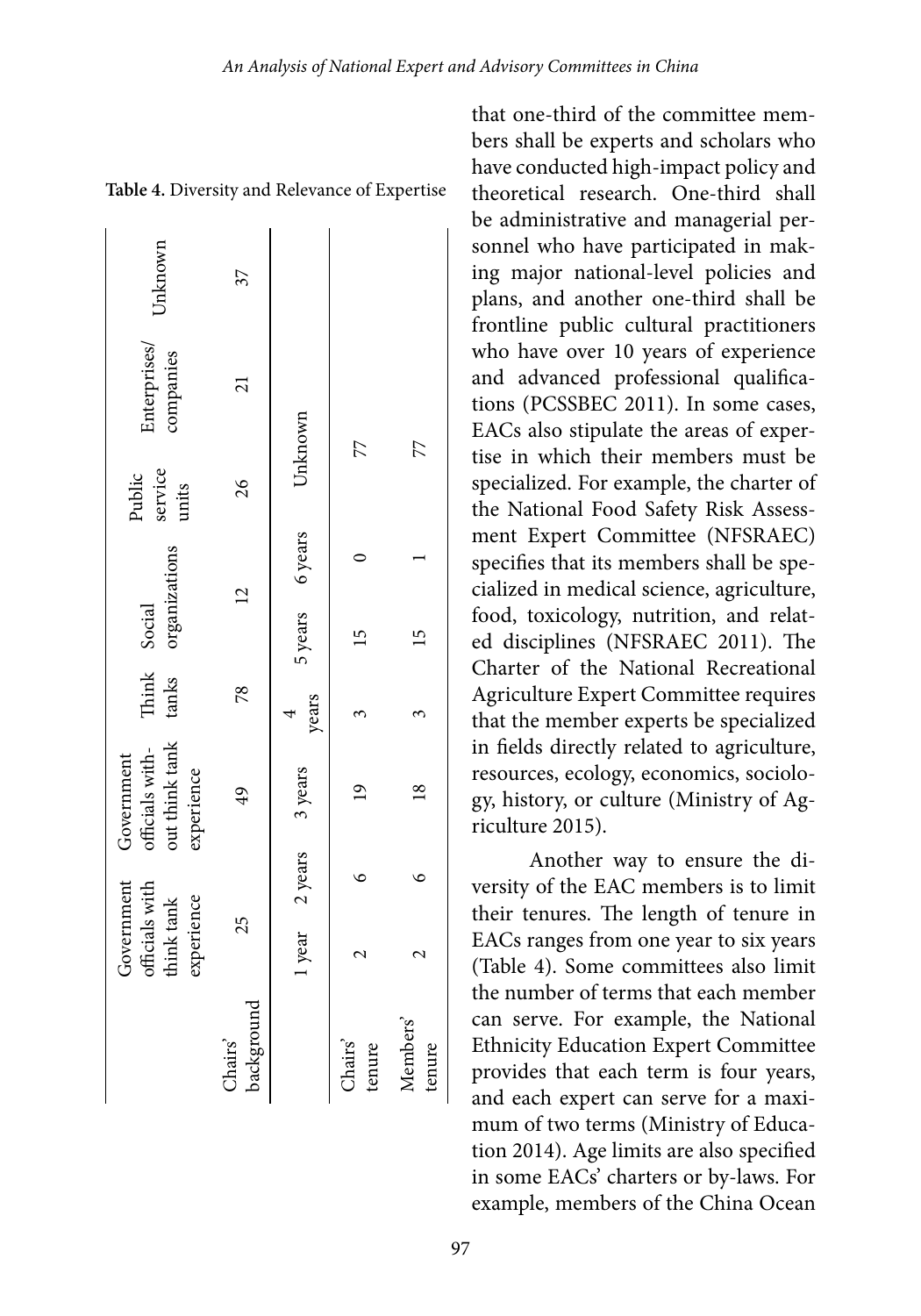#### *China Policy Journal*

Bureau Expert Committee must be under 65 years old (China Ocean Bureau 2012). The members of the Disease Prevention and Control Expert Committee shall be aged below 65, and members of the China Science Academy must be under 70 (Ministry of Health 2010). Age limits also ensure that the expert members' knowledge and advice is upto-date and of high quality.

Lay persons are excluded from membership in the EACs. Private nongovernmental stakeholders are rarely included. For example, among the 66 members of the Urban Design Expert Committee, 26 are university professors, 27 are senior urban planners or architects from state-sponsored urban planning or architecture institutes, and 8 are senior urban planners or engineers from the government. Only three members are drawn from private designing companies, one comes from a state-owned designing company, and one is from a state-sponsored social organization (Ministry of Housing and Urban-Rural Development 2016). No ordinary citizens or social advocacy groups are involved.

For advisory bodies to influence government policies, sufficient resources and opportunities for inter-face communication are necessary. In this area, national EACs have limited resources. Their secretariat support is usually provided by the administrative staff of the sponsoring government agencies. Members of the EACs participate on a part-time basis. In some cases, the EACs and their sponsoring government agencies allocate funding

for their members to carry out research and convene conferences (National Safe Production Supervision Bureau 2005; NHFPC 2014; Wang 2014). However, the EACs do not meet very frequently. Only some of the charters for advisory bodies specify the frequency of meetings. For example, the State Council Safe Work Commission Expert Advisory Committee (SWCEAC) is mandated to hold plenary meetings twice a year. The SWCEAC has 10 subcommittees in various specialized areas, and each subcommittee is required to convene at least twice a year (SWCEAC 2015). The charter of the NEPAC (National Environmental Protection Advisory Committee) only states that the commission shall convene plenary meetings at least once a year (NEPAC 2006). From 2006 to 2013, the NEPAC held seven plenary meetings (China Environment Newspaper 2013).

#### *4.6 Alternative Forms of Advisory Bodies*

For major policies that need cross-ministerial coordination, special EACs are established at a level above the ministries and commissions, to advise the Leading Group (lingdao xiaozu) of the State Council and the CCPCC. For example, the Advisory Committee for State Informatization (ACSI) was established in 2001 to advise the State Informatization Leading Group (chaired by the Premier) on major issues in the development of information systems. Like many advisory bodies that are affiliated with ministries and commissions, the ACSI has its own charter. This charter stipulates that the committee's purpose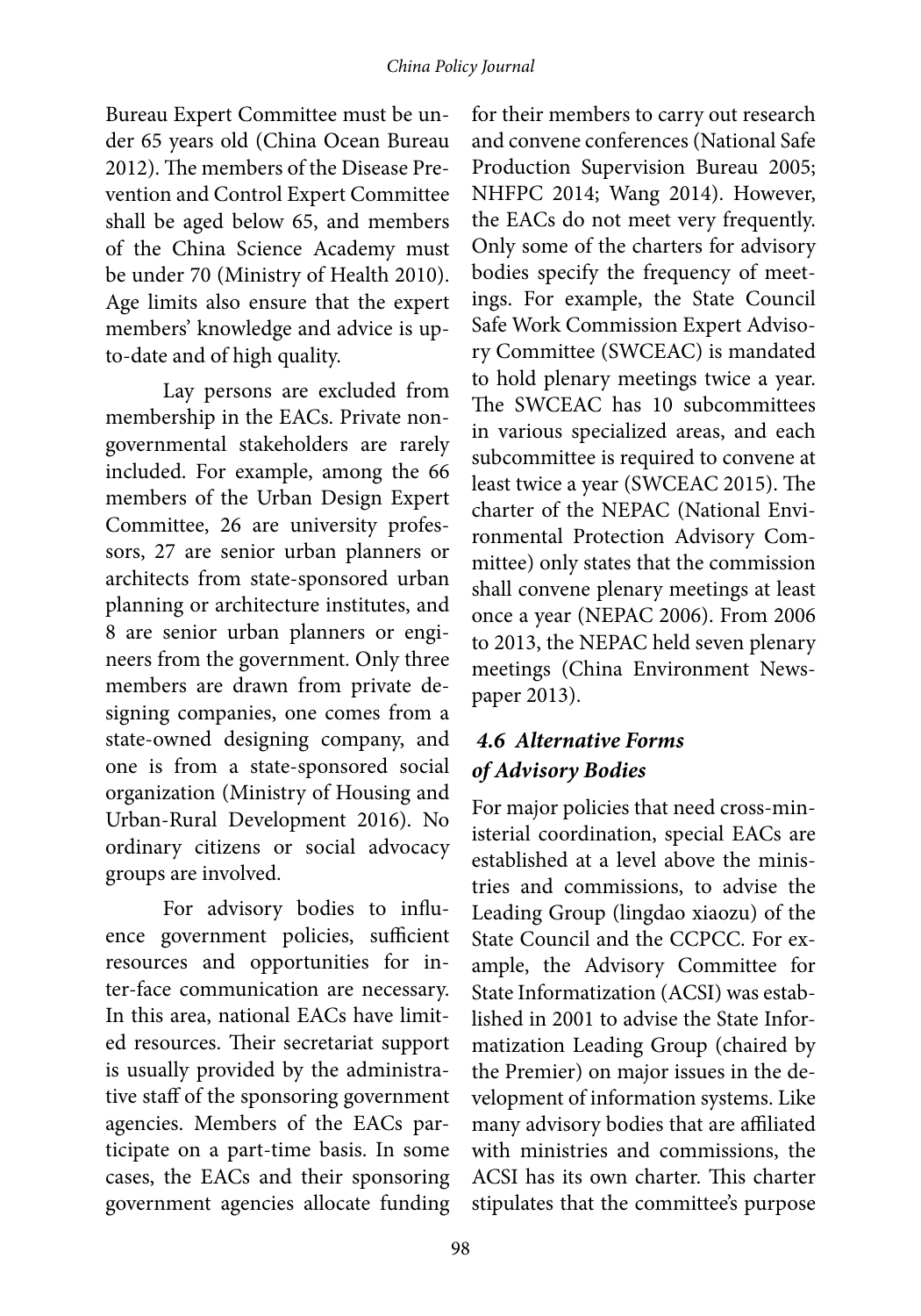is to facilitate scientific and democratic policymaking for the state's informatization strategies. The committee members are responsible to advise and evaluate important documents submitted to the State Informatization Leadership Group, to provide advice on the strategies, policies, or plans for informatization developments, and to conduct research on informatization. The chair, deputy chairs, and members of the committee shall be nominated by the State Council Informatization Office, and be approved by the State Council Informatization Leadership Group. Their tenures shall be three years. The chairs who have four terms on the committee are all current or former leading officials in the relevant offices and ministries of the State Council. The members must also have wide social networks and expertise on informatization in relation to politics, economics, law, and technology (ACSI 2006, 2014).

The policy advice of the ACSI is based on research commissioned by the sponsoring agency. For example, from 2009 to 2012, the ACSI was tasked to study the national informatization managerial system, and it provided policy recommendations based on that research (Wang 2014).

Some cross-ministerial advisory bodies are established to assist the ad hoc State Council Leading Group to formulate specific policies (Table 5). These advisory bodies can be abolished when the Leading Group has completed those policy tasks (State Council 2008). For example, the State Council Health Care Reform Leading Group (SCHCRLG) was established in 2008. In 2009, this Leading Group was commissioned to fulfill the reform goals and implement reform decisions announced by the CCP Central Committee (CCPCC and State Council 2009). The Expert Committee of the SCHCRLG was es-

|                                                                               | Examples                                                                                            |                                                                                                          |                                                                              |  |
|-------------------------------------------------------------------------------|-----------------------------------------------------------------------------------------------------|----------------------------------------------------------------------------------------------------------|------------------------------------------------------------------------------|--|
|                                                                               | Title                                                                                               | Mission/goals                                                                                            | Chairs                                                                       |  |
| EACs for the Leading<br>Group of the State<br>Council and the<br><b>CCPCC</b> | Advisory<br>Committee for State<br>Informatization                                                  | To facilitate scientific and<br>democratic policymaking<br>for the state's<br>informatization strategies | Deputy director,<br>the State Council<br>Informatization<br>Leadership Group |  |
|                                                                               | <b>Expert Committee</b><br>of the State Council<br>Health Care Reform<br>Leading Group<br>(SCHCRLG) | To assist the SCHCRLG<br>to implement health care<br>reforms                                             | Director of the<br><b>SCHCRLG Office</b>                                     |  |
| Ad hoc investigation<br>teams                                                 | Ningbo-<br>Wenzhou Express<br>Rail Incident<br><b>Investigation Team</b>                            | To investigate the causes<br>of the incident and assign<br>accountability                                | Chief of State<br>Administration of<br>Work Safety                           |  |

|  | Table 5. Alternative Forms of National EACs |  |  |  |
|--|---------------------------------------------|--|--|--|
|--|---------------------------------------------|--|--|--|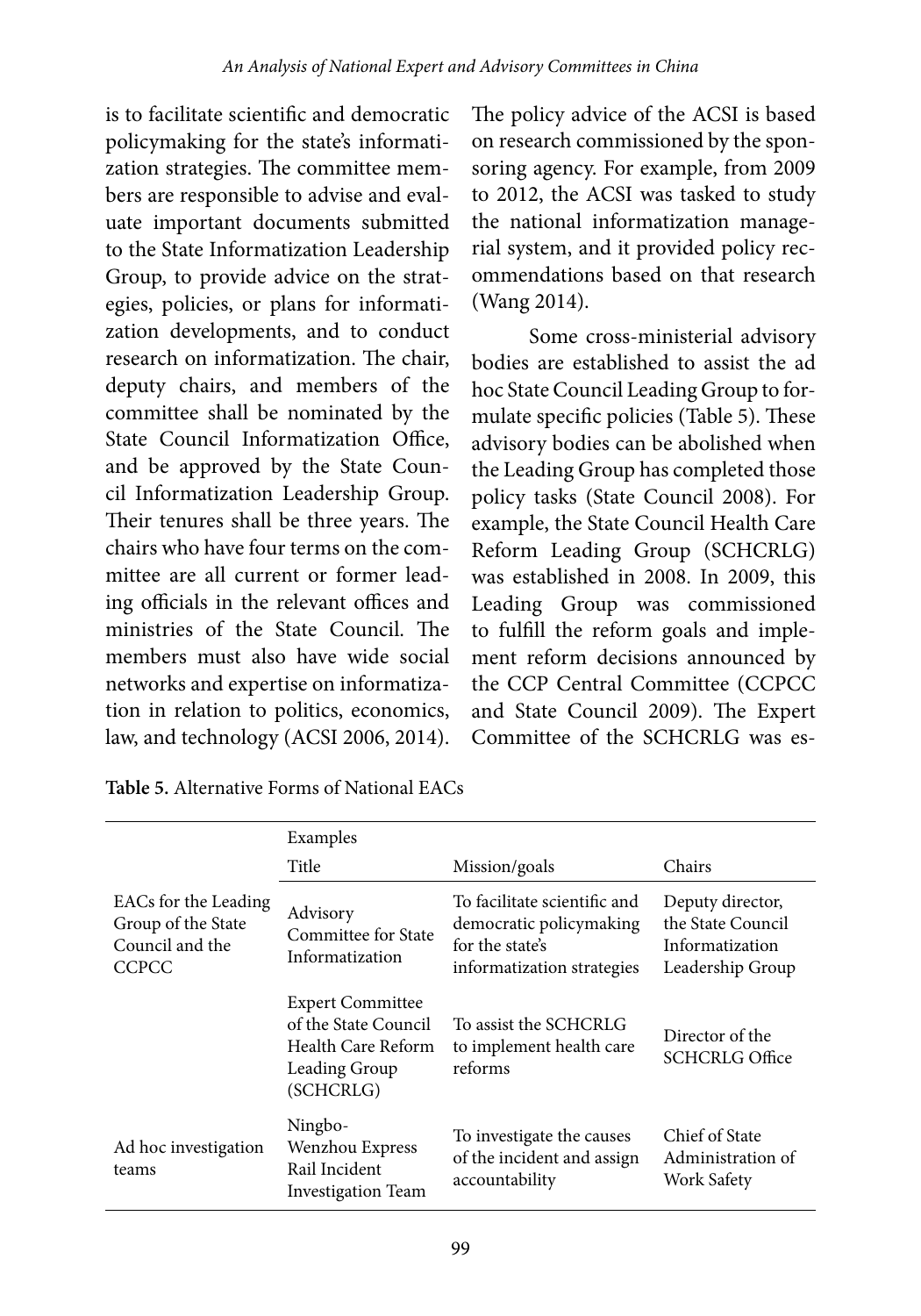tablished in 2012, and its membership was changed in 2015. All of the current 38 expert members are academics and practitioners from universities, public hospitals, or government think tanks. Their expertise is diverse, including professionals in social security policy, public health economics, medical science, Chinese medicine, public management, or law and regulation. Four members are experts from the United States, Hong Kong, and Macao, who provide advice related to overseas healthcare systems.

The advice of the SCHCRLG Expert Committee is highly relevant to the reform agenda that was announced by the CCPCC in 2009. For example, the CCPCC has suggested that various payment methods can be explored to monitor and constrain the growth of medical expenditures. Among the 38 EAC members, at least 5 have publicly expressed their views on proposed payment methods (Ge 2015; Jin 2017; Liu 2017; Xiao 2017; Zeng 2016). The expert members of the committee not only represent a diversity of expertise and experience, but they also carefully consider the interests of various groups when publicly expressing their opinions. The groups they must represent include patients, doctors, private hospitals, and drug producers (Ifeng Net 2010; Ke 2010; Zheng 2016).

Members of the SCHCRLG Expert Committee have often expressed divergent views toward proposed reform measures in public. For example, on the issue of reforming public hospitals, Ge Yanfeng, an expert in a gov-

ernment-sponsored think tank, argued that public hospitals should not seek profits, and the government should inject more resources into public hospitals (Ge 2015). Meanwhile, Ke Yang, a university medical expert, maintained that primary care could be provided more efficiently by the market, and the public availability of medical care can be realized through government financing of medical insurance (Ke 2010). Both Ge Yanfeng and Ke Yang have served on the first and second terms of the committee (Tan 2015). Chen Jianpin, a manager of a public hospital group, and a new member of the committee in its second term, holds that through effective performance management, public hospitals can be both public-oriented and efficient (Chen 2013; Tan 2015).

Another form of EAC is the ad hoc investigation team. For example, according to the *Production Safety Incidents Report and Investigation Ordinance* (State Council 2007), experts can participate in government investigations of fatal production incidents. Also, members of the investigation teams must have relevant expertise, and have no direct conflicts of interest related to the incidents under investigation. For instance, the State Council formed an investigation team to investigate the Ningbo-Wenzhou Express Rail Incident, which killed 40 people. Initially, one vice chair and one member of the investigation team were incumbent officials of the safety supervision division of the Ministry of Railways. Another member of the expert subgroup of the investigation team was a researcher in a think tank affiliated with the Minis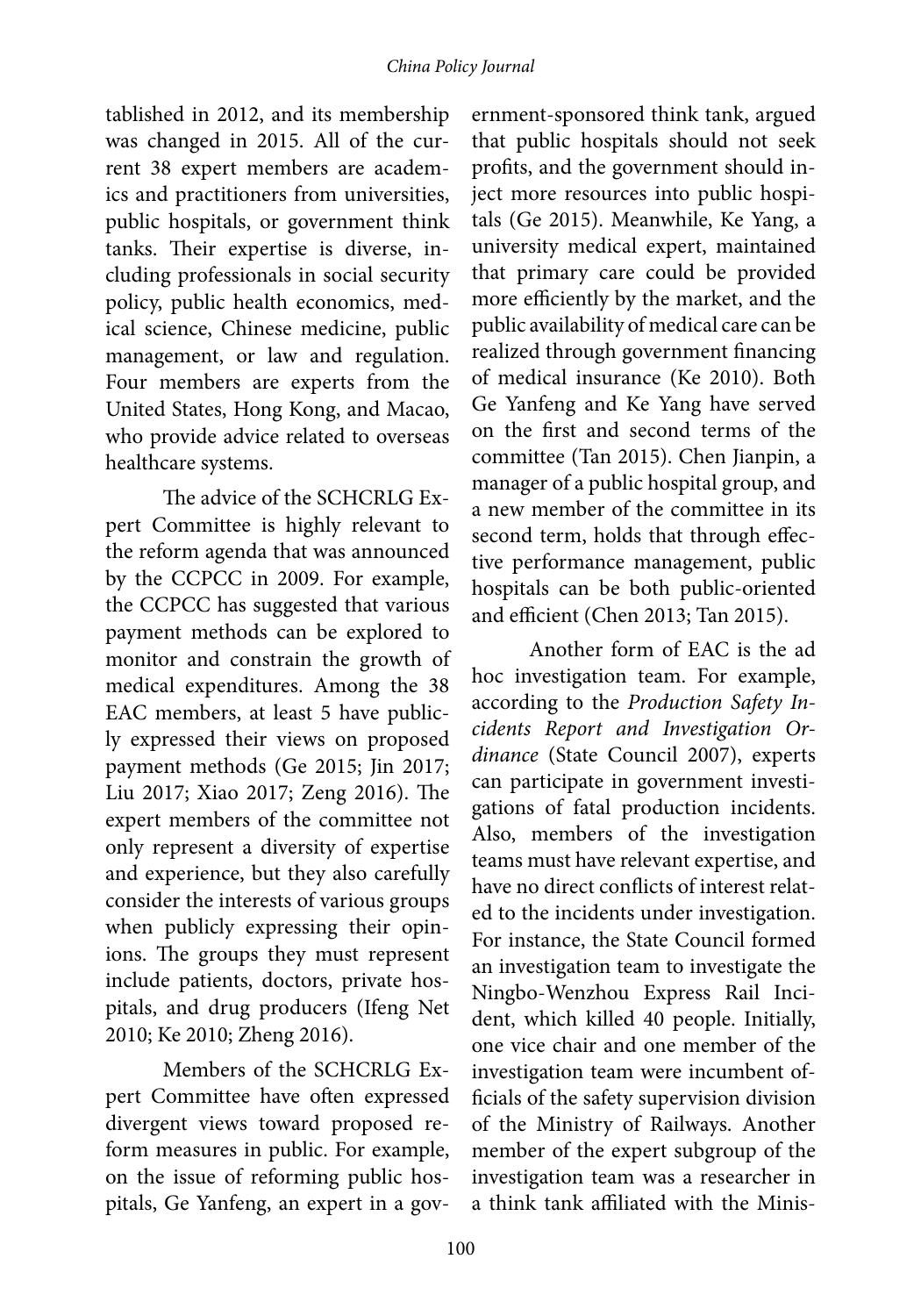try of Railways. Some scholars, such as Xue Lan and Zhu Xufeng, suggested that officials in the Ministry of Railways should not be involved in these investigations, to avoid direct conflicts of interest. The State Council soon took this suggestion, removed those two members from the investigation team, and appointed more experts to increase the professional and experiential diversity of the team. The investigation team was mandated to base its conclusions on rigorous and comprehensive analysis of the facts and the scientific evidence. The experts also played a role in suggesting who should be held accountable for the incident, and what measures should to be taken to improve railway safety (Central People's Government 2011a, 2011b; State Administration of Work Safety 2011).

## **5. Conclusion**

**B** ased on an analysis of 122 nation-<br>al EACs established by the Chi-<br>na's central government agencies,<br>and of three types of alternative EACs al EACs established by the China's central government agencies, and of three types of alternative EACs established by the State Council, this paper draws the following conclusions regarding the advisory roles, transparency, independence, relevance, and diversity of expertise found in China's various national advisory bodies.

First, the roles of national EACs largely focus on offering technical support and research-based policy advice to their sponsoring government agencies. For policy issues in which the public shows great interest, these bodies can also provide governance support, including the coordination of expertise and consultation with the public.

Second, the transparency of national EACs is currently at a low level.

Third, the government has a high degree of control over the membership of national EACs, as it seeks to ensure the relevance of the members' advice for the government agenda. The government's control over professional ethics in the EACs varies widely, or is determined on an ad hoc basis. Surprisingly, the chairs of most EACs are not government officials.

Fourth, the backgrounds of the chairs show that the government attaches great importance to the expertise represented in EACs. Limiting the terms of service for EAC members also helps to routinely update and diversify the committees' pools of expertise. The EACs have limited resources, and they do not meet very frequently, which restricts their capacity to influence government policies.

Fifth, unlike the private sector think tanks in the West, many of which have become ideologically polarized and reflect the interests of their wealthier patrons (Drezner 2017), the memberships of EACs not only represent relevant expertise and experience, but also account for the interests of excluded social groups when offering advice on controversial policy issues such as healthcare reform.

We conclude that China's national EACs allow China's rulers to share power, mainly with technocratic elites. In general, the EACs in China have become more than stages for presenting expert advice. They also provide institu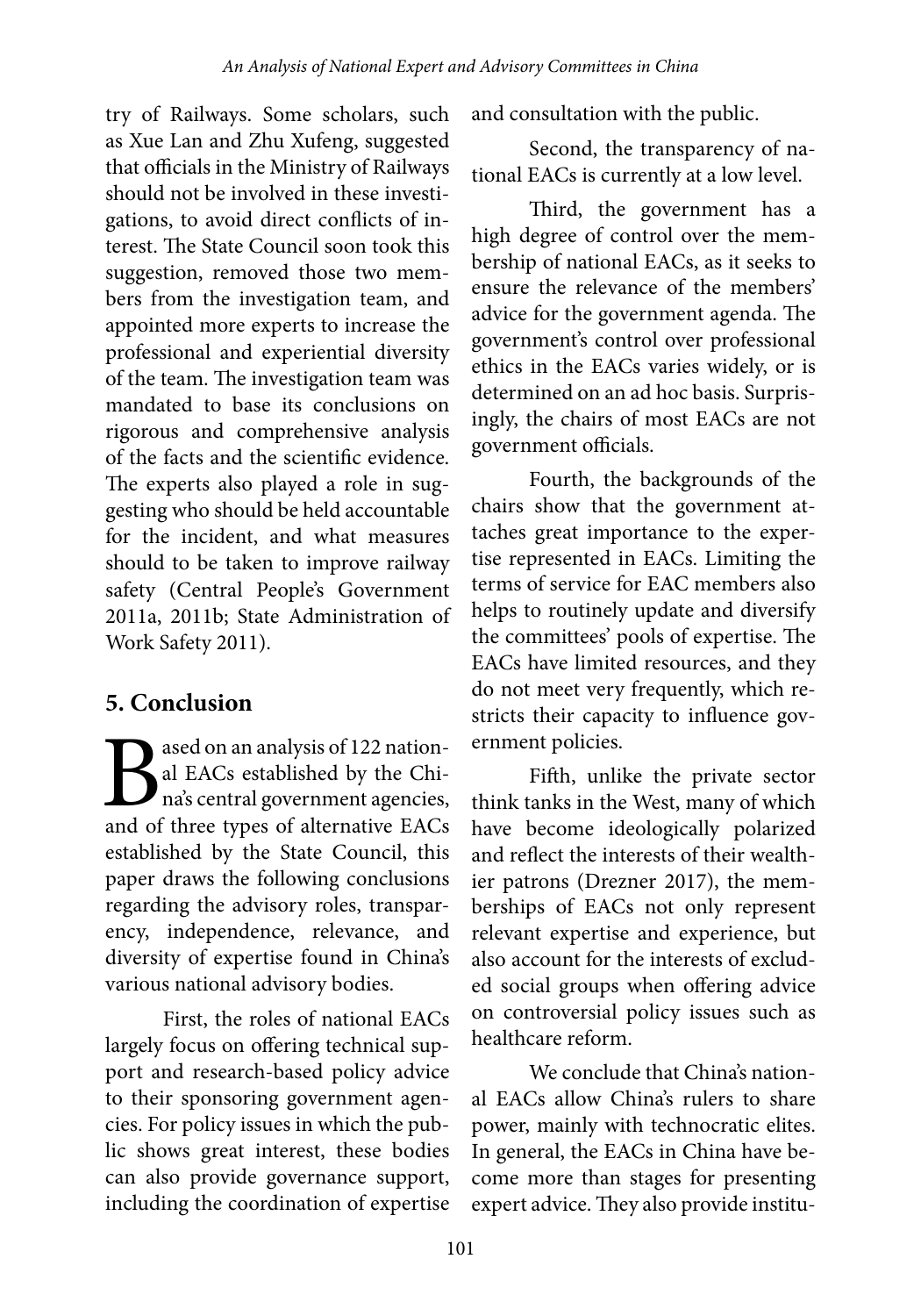tional settings where expert advice and the divergent policy views of various actors can be incorporated into policy decisions. Some scholars describe this model of policymaking as a "consensus model" (Ma and Lin 2012), which stands in contrast to Western models based on competition between policy proposals (Weidenbaum 2011).

The internal–external and political–technical dichotomies of policy advice are blurred in the case of China. The process of change differs from that of the West. In the West, a more polycentric governance arrangement accounts for the plural sources and content of policy advice (Craft and Howlett 2012). For example, a recent survey of German advisory bodies shows that a majority of them have mixed memberships of scientists and societal representatives (Veit, Hustedt, and Bach 2017). In China, the increasing number of national EACs and the growing plurality of policy advice (e.g., the disagreements within the SCHCRLG Expert Committee) over the years shows a gradual change from a monolithic policy advisory system dominated by the government toward a more heterogeneous system that works across government structural boundaries. The structural location of think tanks in China has witnessed a similar path of change, expanding from inside the government toward greater semi-official and civilian participation (Zhu and Xue 2007).

The national EACs in China have great potential for contributing to policymaking by simultaneously using "inside or linear access" (Wang 2008a, 2008b; Zhu 2013) and outside advoca-

cy to influence policy decisions. The national EACs have created venues for think tanks to access decision-makers and policies. By offering alternative perspectives and articulating the interests of various social groups, the national EACs have demonstrated and contributed to a more open and responsive process of policymaking in China. The inclusion of diverse professional and social groups in these bodies has enhanced the government's capacity for tackling technically and politically complex problems. This kind of capability is an important aspect of effective governance (Wu, Ramesh, and Howlett 2015). The limited degree of transparency and exclusion of ordinary citizens, however, tends to constrain the societal inclusiveness of EACs.

Following the OECD's study (2017), this paper suggests that the effectiveness and public trust of China's national EACs can be strengthened by improving their transparency, independence, and inclusiveness. More specifically, meeting records and supplementary papers need to be made publicly accessible. Advisory meetings that deliberate on policy issues of public concern can be opened to citizen observation and deliberation. The diversity of expertise and representation of membership can be more systematically stipulated. The ethical standards of EAC operation should be carefully regulated to deal with areas involving conflicts of interest.

This paper is a first step toward a better understanding regarding the role and institutional design of policy advisory bodies in China. Future research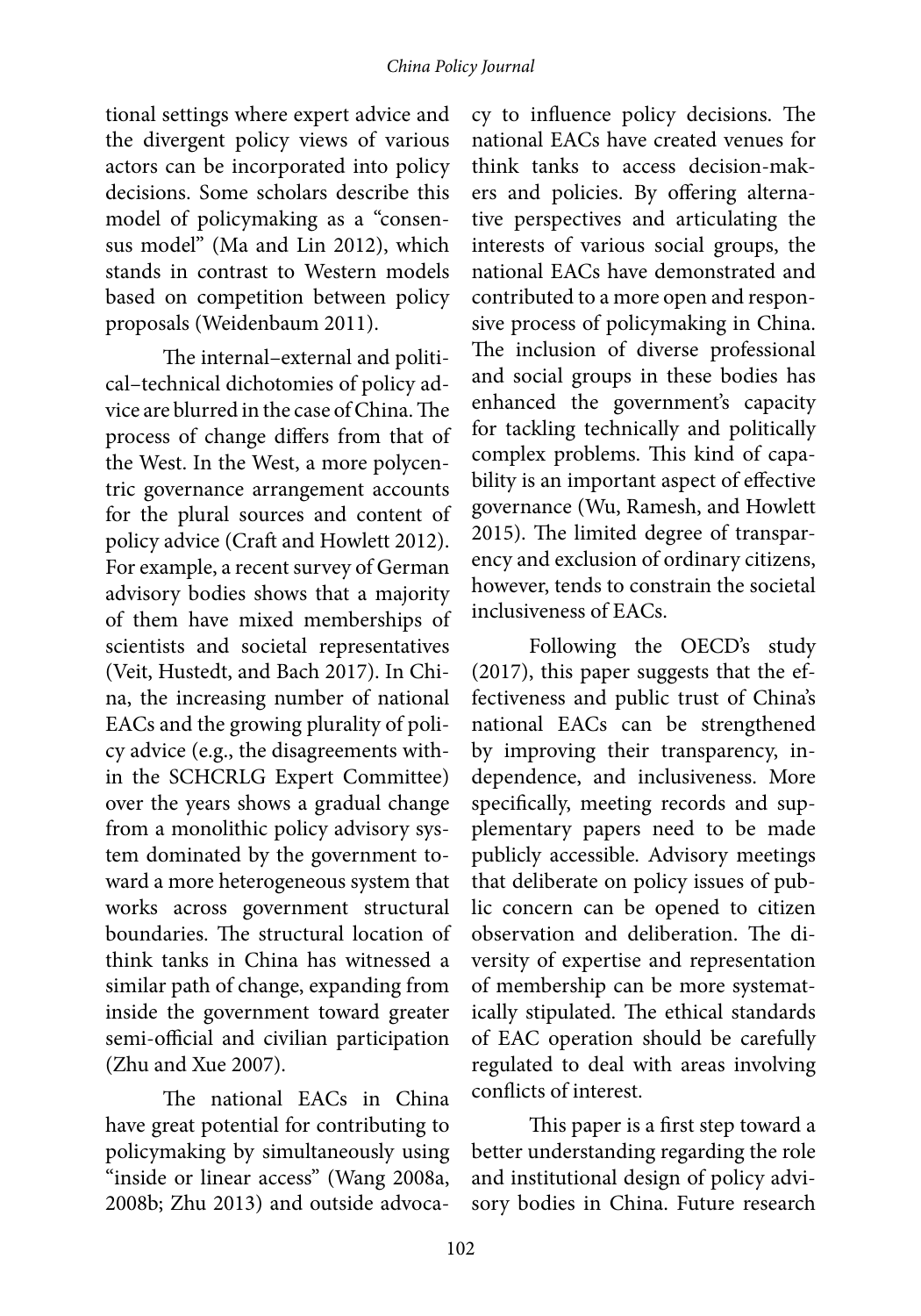can focus on in-depth analysis of the EACs' roles and their influence vis-avis other actors and alternative access venues in specific policy domains. Also, different types of EACs and EACs affiliated with different levels of government can be compared to identify their similarities and differences.

## **References**

Aberbach, Joel D., and Bert A. Rockman. 1989. "On the Rise, Transformation, and Decline of Analysis in the US Government." *Governance: An International Journal of Policy and Administration* 2, no. 3: 293–314. https:// doi.org/10.1111/j.1468-0491.1989.tb0 0094.x.

ACSI (Advisory Committee for State Information). 2006. "The Charter of the State Informatization Expert Advisory Committee." June 29, 2006. http://www.acsi.gov.cn/Columnlist. aspx?clmId=104.

ACSI (Advisory Committee for State Information). 2014. "Introduction of the Members of the State Informatization Expert Advisory Committee." http://www.acsi.gov.cn/Coulmpic2. aspx?clmId=103.

Almen, Oscar. 2016. "Local Participatory Innovations and Experts as Political Entrepreneurs: The Case of China's Democracy Consultants." *Democratization* 23, no. 3: 478–97.

Bertelli, Anthony M., and Jeffrey B. Wenger. 2008. "Demanding Information: Think Tanks and the US Congress." *British Journal of Political Sciences* 39: 225–42. [https://doi.org/10.1017/](https://doi.org/10.1017/S0007123408000410) [S0007123408000410.](https://doi.org/10.1017/S0007123408000410)

Besha, Patrick. 2010. "Policy Making in China's Space Program: A History and Analysis of the Chang'e Lunar Orbiter Project." *Space Policy* 26: 214–21.

Biukovic, Ljjiljana. 2008. "Selective Adaptation of WTO Transparency Norms and Local Practices in China and Japan." *Journal of International Economic Law* 11, no. 4: 803–25.

Boix, Carles, and Milan W. Svolik. 2013. "The Foundations of Limited Authoritarian Government: Institutions, Commitment, and Power-Sharing in Dictatorships." *The Journal of Politics* 75, no. 2: 300–16. https://doi.org/10.1017/ S0022381613000029.

Bonnin, Michel, and Yves Chevrier. 1991. "The Intellectual and the State: Social Dynamics of Intellectual Autonomy During the Post-Mao Era." *The China Quarterly* 127: 569–93. https:// doi.org/10.1017/S0305741000031064.

Bressers, D., M. J. W van Twist, M. A. van der Steen, and J. M. Schulz. 2018. "The Contested Autonomy of Policy Advisory Bodies: The Trade-Off Between Autonomy and Control of Policy Advisory Bodies in the Netherlands, the United Kingdom, and Sweden." In *The Palgrave Handbook of Public Administration and Management in Europe*, edited by Edoardo Ongaro and Sandra van Thiel, 1189–211 . UK: Palgrave Macmillan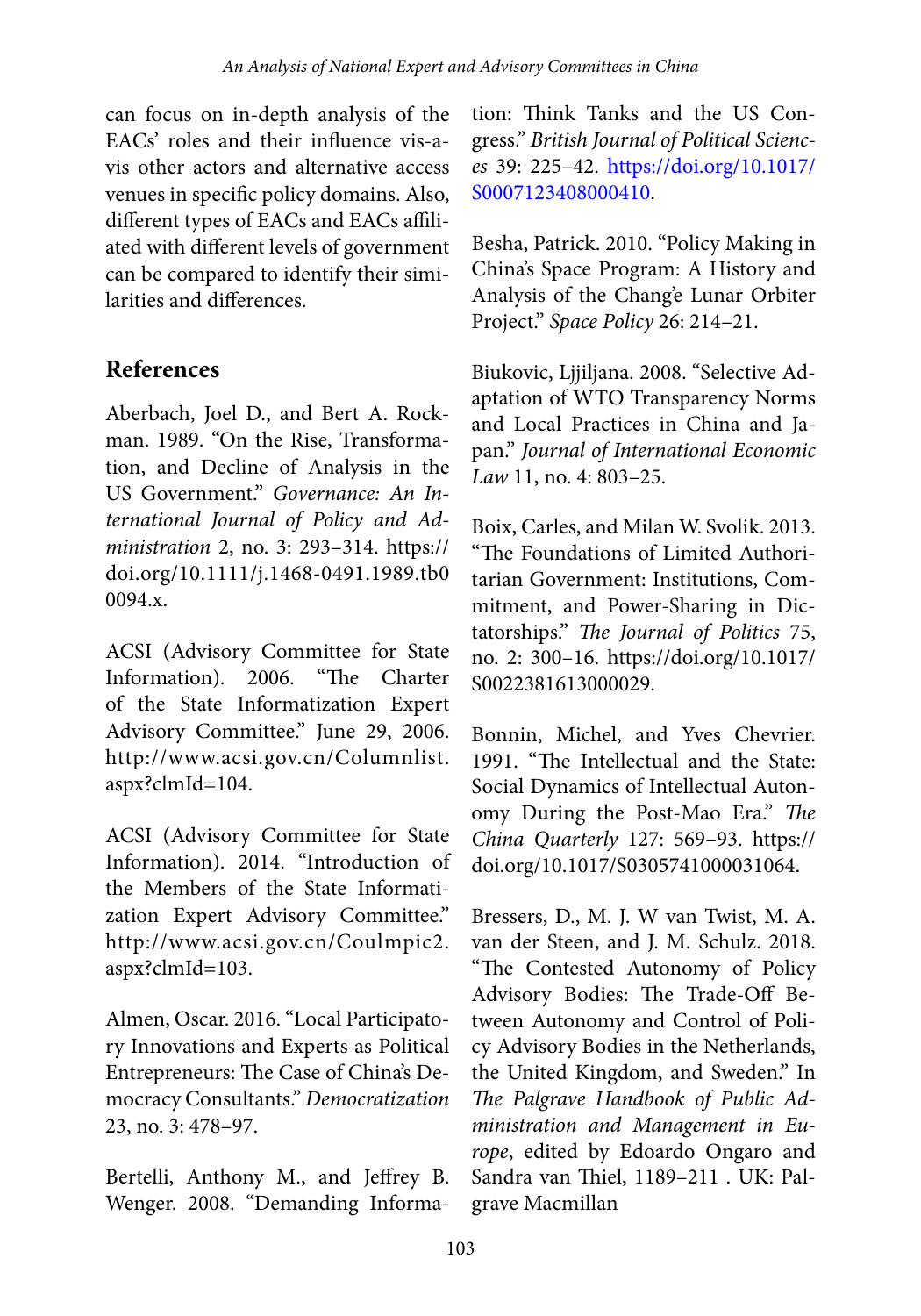Cai, Yongshun. 2008. "Local Governments and the Suppression of Popular Resistance in China." *The China Quarterly* 193: 24–42.

Carpenter, Daniel P. 2001. *The Forging of Bureaucratic Autonomy: Reputations, Networks, and Policy Innovation in Executive Agencies, 1862–1928*. Princeton: Princeton University Press.

CCPCC (China Communist Party Central Committee). 2004. "Decision to Strengthen the Party's Governance Capacity." http://zg.people.com.cn/ GB/34727/39321/39325/2914472.html.

CCPCC (China Communist Party Central Committee) and State Council. 2009. "Opinions to Deepen the Health Care System Reform." March 17, 2009. http://www.gov.cn/jrzg/2009-04/06/ content\_1278721.htm.

CCPCC (China Communist Party Central Committee) and State Council. 2015. "Opinion to Strengthen the Construction of Think Tanks of Chinese Characteristics." January 21, 2015. [http://news.xinhuanet.com/zgjx/](http://news.xinhuanet.com/zgjx/2015-01/21/c_133934292_2.htm) [2015-01/21/c\\_133934292\\_2.htm](http://news.xinhuanet.com/zgjx/2015-01/21/c_133934292_2.htm).

CCP Publicity Department. 2016. *Major Speeches by General Secretary Xi Jinping*. Beijing: Renmin Chubanshe. People's Publishing House.

Central People's Government. 2011a. "The State Council Held the Plenary Meeting of the Investigation Group of the '7.23' Major Railway Accident." July 28, 2011. http://www.gov.cn/gzdt/2011- 07/28/content\_1915933.htm.

Central People's Government. 2011b. "The State Council Adjusted and Expanded the Membership of the Investigation Group of the '7.23' Major Railway Accident." August 10, 2011. http://www.gov.cn/jrzg/2011-08/10/ content\_1923279.htm.

Chen, Jianping. 2013. "Speech at the China Health Care Forum: Deepen the Reform of Public Hospitals to Respond to Public Needs." August 17, 2013. http://health.sohu.com/20130817/ n384400415.shtml.

China Environment Newspaper. 2013. "The Seventh Plenary Meeting of the National Environmental Protection Advisory Committee and Environmental Protection Ministry Science and Technology Committee." February 6, 2013. http://www.mee.gov.cn/xxgk/ hjyw/201302/t20130206\_247977.shtml.

China National People's Congress. 2015. "Food Safety Law of People's Republic of China (Amendment)." President Order No. 21. Government Document in Chinese. [http://m.liuxiaoer.com/dj/2555.](http://m.liuxiaoer.com/dj/2555.html) [html.](http://m.liuxiaoer.com/dj/2555.html) Accessed July 16, 2019

China Ocean Bureau. 2012. "The Charter of the China Ocean Expert Committee." Government Document in Chinese. [http://www.msa.gov.cn/.](http://www.msa.gov.cn/) Accessed May 10, 2017.

Craft, Jonathan, and Michael Howlett. 2012. "Policy Formulation, Governance Shifts and Policy Influence: Location and Content in Policy Advisory Systems." *Journal of Public Policy* 32, no. 2: 79–98. https://doi.org/10.1017/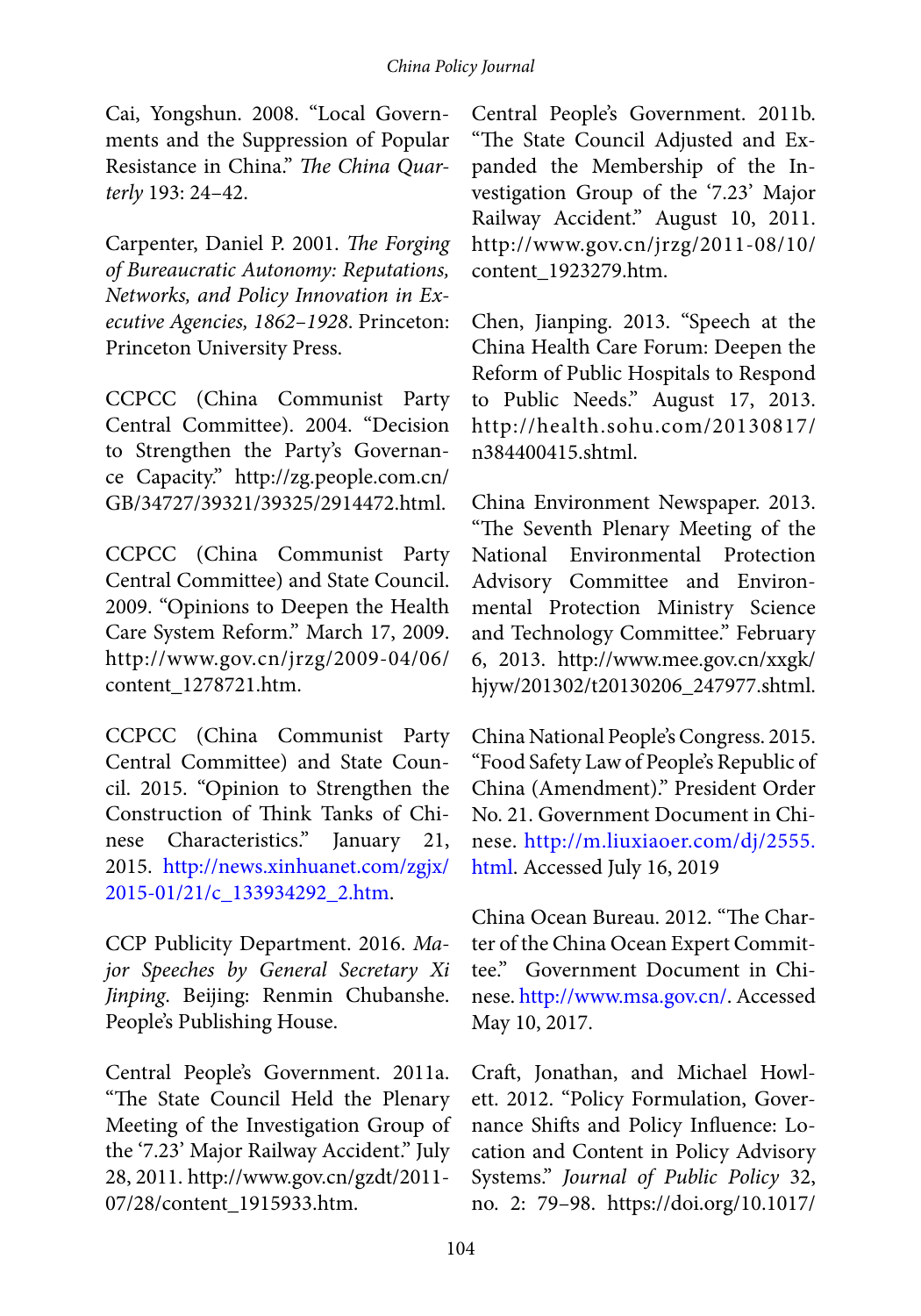S0143814X12000049.

Craft, Jonathan, and Matt Wilder. 2017. "Catching a Second Wave: Context and Compatibility in Advisory System Dynamics." *The Policy Studies Journal* 45, no. 1: 215–39. https://doi.org/10.1111/ psj.12133.

Deng, Xiaoping. 1977. "Respect Knowledge and Respect Talents." In *Selected Works of Deng Xiaoping*, Vol. II, 40–41.

Deng, Xiaoping. 1980. "Reform of the Party and State Leadership." In *Selected Works of Deng Xiaoping*, Vol. II, 320–43. Beijing: Renmin Chubanshe.

Drezner, Daniel W. 2017. *The Ideas Industry: How Perssimists, Partisans, and Plutocrats Are Transforming the Marketplace of Ideas*. New York: Oxford University Press.

European Commission. 2015. "Strengthening Evidence Based Policy Making Through Scientific Advice." May 2015. https://ec.europa.eu/ research/sam/pdf/strengthening\_ evidence\_based\_policy\_making.pdf.

Francesch-Huidobro, Maria, and Qianqing Mai. 2012. "Climate Advocacy Coalitions in Guangdong, China." *Administration & Society* 44, no. 6S: 43–64. https://doi.org/10.1177/009539 9712460068.

Ge, Yanfeng. 2015. "A Few Issues Concerning Public Hospital Reform and Health Care Provision by the Private Sector." February 7, 2015. http://union. china.com.cn/zhuanti/txt/2015-02/07/ content\_7674532.htm.

Gilley, Bruce. 2012. "Authoritarian Environmentalism and China's Response to Climate Change." *Environmental Politics* 21, no. 2: 287–307.

Ginsberg, Wendy R. 2009. *Federal Advisory Committees: An Overview*. Congressional Research Service. April 16, 2009. https://fas.org/sgp/crs/misc/R405 20.pdf.

Goldman, Merle. 1981. *China's Intellectuals: Advice and Dissent*. Cambridge, MA: Harvard University Press.

Goldman, Merle. 1999. "Politically-Engaged Intellectuals in the 1990s." *The China Quarterly* 159: 700–11. https:// doi.org/10.1017/S0305741000003441.

Greenhalgh, Trisha, and Jill Russell. 2009. "Evidence-Based Policymaking: A Critique." *Perspectives in Biology and Medicine* 52, no. 2: 304–18. https://doi. org/10.1353/pbm.0.0085.

Guangming Daily. 2016. "One Year After the Experiment Work of National High-Level Think Tank Building." *Guangming Daily*, December 2, 2016. [http://news.sciencenet.cn/](http://news.sciencenet.cn/htmlnews/2016/12/362488.shtm) [htmlnews/2016/12/362488.shtm](http://news.sciencenet.cn/htmlnews/2016/12/362488.shtm).

Halligan, John. 1995. "Policy Advice and the Public Service." In *Governance in a Changing Environment*, edited by Guy Peters and Donald J. Savoie, 138– 72. Montreal: McGill-Queen's University Press.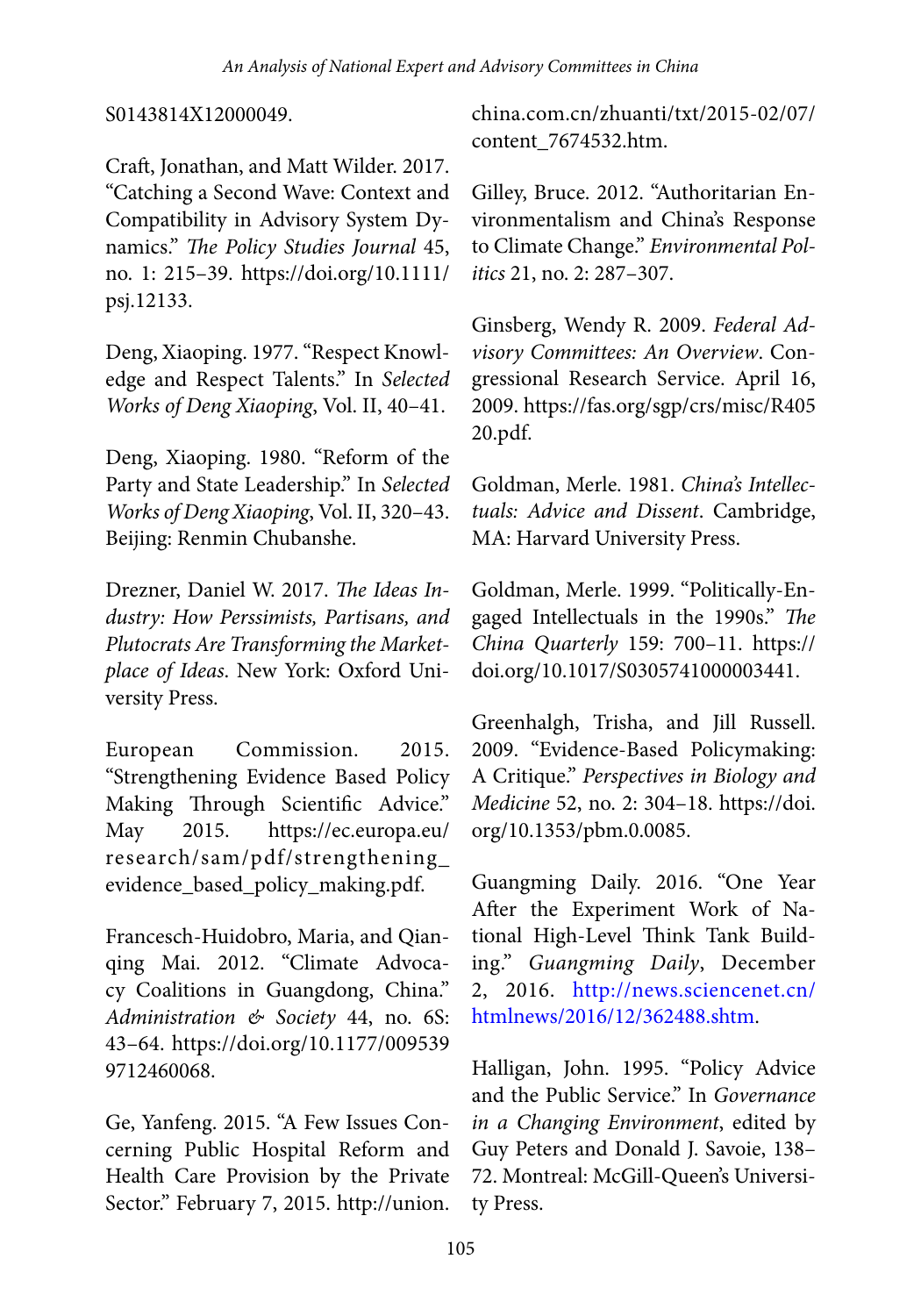Hammond, Daniel R. 2013. "Policy Entrepreneurship in China's Response to Urban Poverty." *Policy Studies Journal* 41, no. 1: 119–46. https://onlinelibrary. wiley.com/doi/abs/10.1111/psj.12005.

Haskins, Ron, and Greg Margolis. 2014. *Show Me the Evidence: Obama's Fight for Rigor and Results in Social Policy*. Washington, DC: Brookings Institution Press.

Hawkins, Benjamin, and Justin Parkhurst. 2016. "The 'Good Governance' of Evidence in Health Policy." *Evidence & Policy* 12, no. 4: 575–92. [https://doi.org/10.1332/17442641](https://doi.org/10.1332/174426415X14430058455412) [5X14430058455412.](https://doi.org/10.1332/174426415X14430058455412)

Howell, Jude. 2015. "Shall We Dance? Welfarist Incorporation and the Politics of State-Labour NGO Relations." *The China Quarterly* 223: 702–23.

Huneeus, Carlos. 2000. "Technocrats and Politicians in an Authoritarian Regime. The 'ODEPLAN Boys' and the 'Gremialists' in Pinochet's Chile." *Journal of Latin American Studies* 32: 461– 501.

Ifeng Net. 2010. "The Next Step of Health Care Reform Is Still About Money." *Ifeng Net*, May 21, 2010. http://finance.ifeng.com/news/special/ xylgg/20100521/2220594.shtml.

Jasanoff, Sheila. 1990. *The Fifth Branch: Science Advisers as Policymakers*. Cambridge, MA: Harvard University Press.

Jayasuriya, Kanishka, and Garry Rodan.

2007. "Beyond Hybrid Regimes: More Participation, Less Contestation in Southeast Asia." *Democratization* 14, no. 5: 773–94.

Jenkins-Smith, Hank C. 1989. *Democratic Politics and Policy Analysis*. Pacific Grove, CA: Brooks/Cole Publishing Co.

Jia, Chenhao, and David Jukes. 2012. "The National Food Safety Control System of China-A Systematic Review." *Food Control* 32: 236–45. https://doi. org/10.1016/j.foodcont.2012.11.042.

Jin, Weigang. 2017. "The Medical Insurance for All People Shall Fully Play a Fundamental Role." *NetEase News*, March 10, 2017. http://news.163.com/ 17/0310/15/CF66R7JN000187V5.html.

Ke, Yang. 2010. "The Most Important Issues of Health Care Reform Are the Compensation Mechanism and Payment Mechanism." *NetEase Finance*, April 25, 2010. http://money. 163.com/10/0425/09/653UV81V00 254CB4\_all.html.

Korfmacher, Katrina Smith, and Tomas M. Koontz. 2003. "Collaboration, Information and Preservation: The Role of Expertise in Farmland Preservation Task Forces." *Policy Sciences* 36: 213–36. https://doi.org/10.1023/B:OL IC.0000017465.67811.6d.

Lam, Wai Fung, and Kwan Nok Chan. 2015. "How Authoritarianism Intensifies Punctuated Equilibrium: The Dynamics of Policy Attention in Hong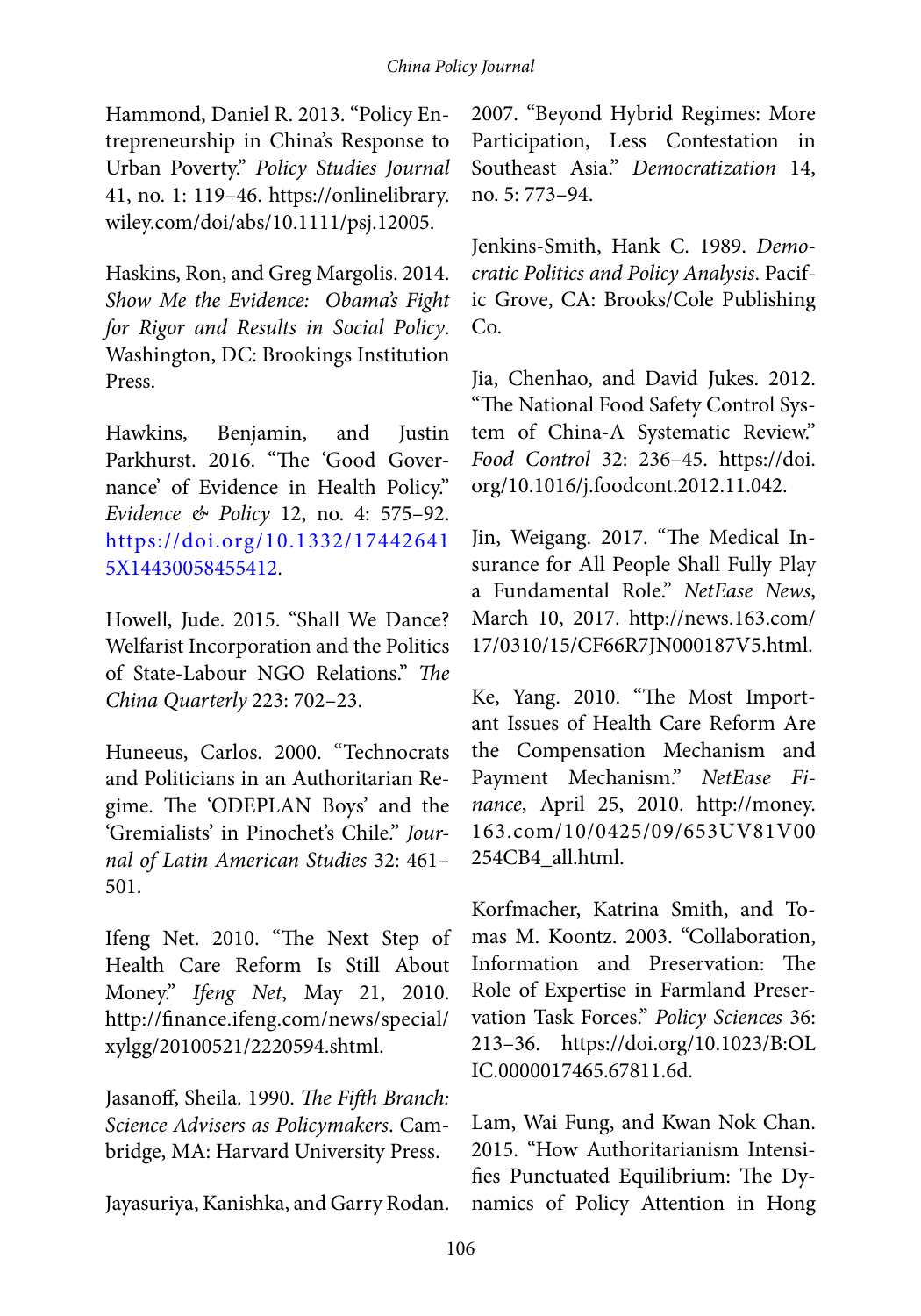Kong." *Governance* 28: 549–70. https:// doi.org/10.1111/gove.12127.

Lavertu, Stephane, Daniel E. Walters, and David Weimer. 2011. "Scientific Expertise and the Balance of Political Interests: MEDCAC and Medicare Coverage Decisions." *Journal of Public Administration, Research and Theory* 22: 55–81.

Levidow, Les, and Susan Carr. 2007. "Europeanising Advisory Expertise: The Role of 'Independent, Objective and Transparent' Scientific Advice in Agri-Biotech Regulation." *Environment and Planning C: Government and Policy* 25: 880–95. https://doi.org/10.1068/ c05123.

Li, Cheng. 2016. *Chinese Politics in the Xi Jining Era*. Washington, DC: Brookings Institution Press.

Li, Cheng. 2017. *The Power of Ideas— The Rising Influence of Thinkers and Think Tanks in China*. Singapore: World Scientific Publishing

Li, Cheng, and John L. Thorton. 2018. "China's New Top Government Leaders. Brookings Institution."https:// www.brookings.edu/wp-content/ uploads/2018/03/china\_20180318\_ new\_top\_government\_leaders\_ profiles.pdf.

Li, Wei, and Wilson Wong. 2019. "Advocacy Coalitions, Policy Stability, and Policy Change in China: The Case of Birth Control Policy, 1980-2015. *Policy Studies Journal*, March. https://doi.

org/10.1111/psj.12329.

Liu, Yuanli. 2017. "Problems and Reconstruction of the Medical and Drug Compensation System." *Zhongguo Dangzheng Ganbu Luntan* 4: 78.

Ma, Jun, and Muhua Lin. 2012. "Policymaking in China: A Review of Chinese Scholarship." *The China Review* 12, no. 1: 95–122.

Majone, Giandomenico. 1989. *Evidence, Argument and Persuasion in the Policy Process*. New Haven, CT: Yale University Press.

Medvetz, Thomas. 2012. *Think Tanks in America*. Chicago: The University of Chicago Press.

Mertha, Andrew. 2009. "Fragmented Authoritarianism 2.0': Political Pluralization in the Chinese Policy Process." *The China Quarterly* 200: 995–1012. https://doi.org/10.1017/S030574100 9990592. Ministry of Agriculture. 2015. The Charter of the National Recreational Agriculture Expert Committee.

Ministry of Education. 2014. "The Charter of the National Ethnicity Education Expert Committee." Government Document in Chinese. [http://](http://fgcx.bjcourt.gov.cn:4601/law?fn=chl400s364.txt&truetag=1117&titles=&contents=&dbt=chl) [fgcx.bjcourt.gov.cn:4601/law?fn=](http://fgcx.bjcourt.gov.cn:4601/law?fn=chl400s364.txt&truetag=1117&titles=&contents=&dbt=chl) [chl400s364.txt&truetag=1117&](http://fgcx.bjcourt.gov.cn:4601/law?fn=chl400s364.txt&truetag=1117&titles=&contents=&dbt=chl) [titles=&contents=&dbt=chl.](http://fgcx.bjcourt.gov.cn:4601/law?fn=chl400s364.txt&truetag=1117&titles=&contents=&dbt=chl) Accessed July 26, 2019

Ministry of Health. 2010. "Management Measures of Disease Prevention and Control Expert Committee of the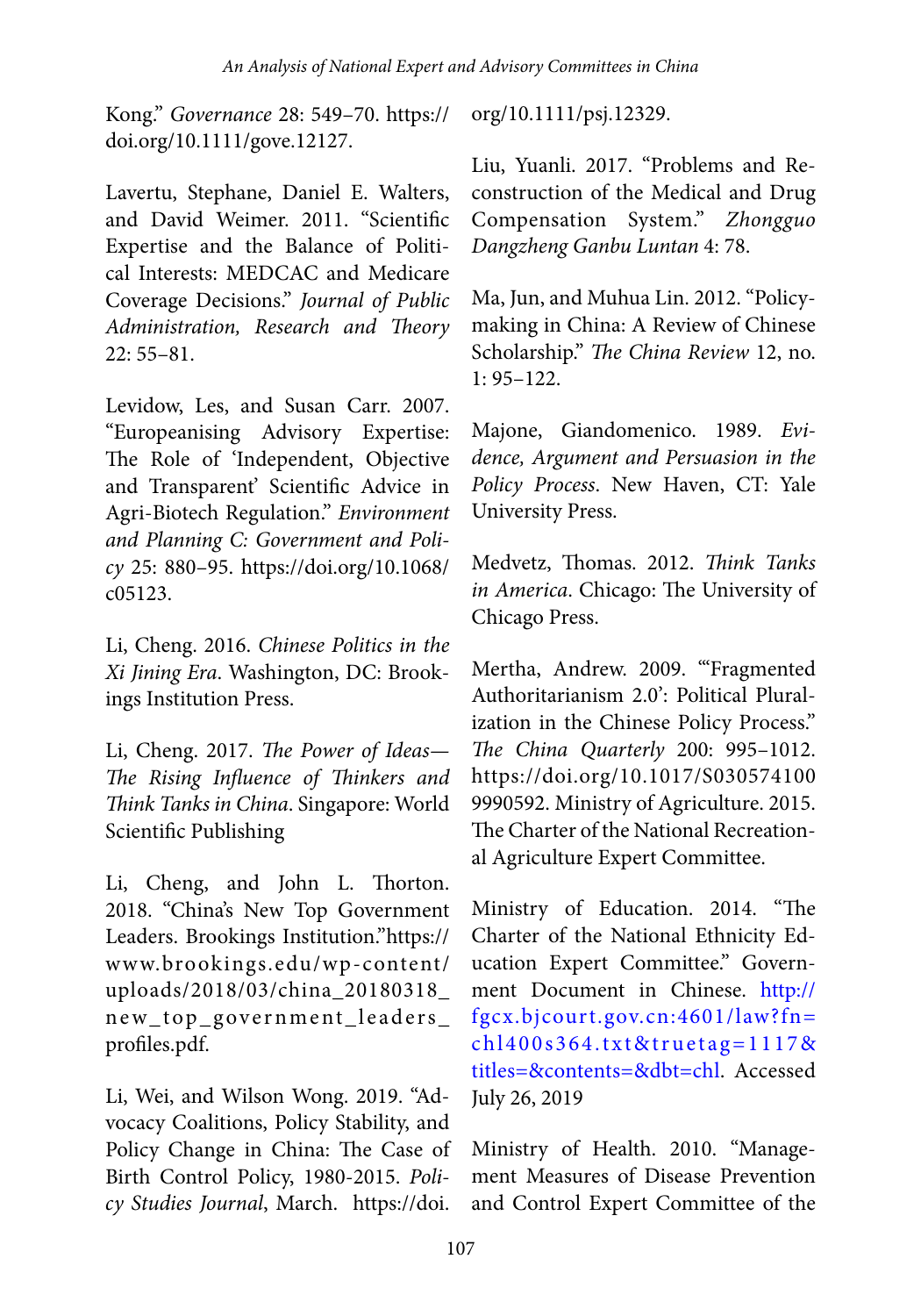#### *China Policy Journal*

Ministry of Health." Government Document in Chinese. http://fgcx.bjcourt. gov.cn:4601/law?fn=chl400s364. txt&truetag=1117&titles=&contents =&dbt=chl. Accessed July 26, 2019.

Ministry of Housing and Urban-Rural Development. 2016. "The Member List of the Urban Designing Expert Committee." Government Document in Chinese. [http://www.mohurd.gov.cn/](http://www.mohurd.gov.cn/wjfb/201603/t20160302_226803.html) [wjfb/201603/t20160302\\_226803.html](http://www.mohurd.gov.cn/wjfb/201603/t20160302_226803.html). Accessed July 26, 2019.

Mirzoev, Tolib, Andrew Green, Nancy Gerein, Stephen Pearson, Philippa Bird, Ha-Bui Thi Thu, Karaikurichi Ramani et al. 2013. "Role of Evidence in Maternal Health Policy Processes in Vietnam, India and China: Findings from the HEPVIC Project." *Evidence & Policy* 9, no. 4: 493–511. https://doi. org/10.1332/174426413X669845.

Morton, Sarah, and Karen Seditas. 2018. "Evidence Synthesis for Knowledge Exchange: Balancing Responsiveness and Quality in Providing Evidence for Policy and Practice." *Evidence & Policy* 14, no. 1: 155–67.

National Development and Reform Commission. 2006. "The Fourth Meeting of the National Eleventh Five-Year Plan Expert Committee Is Held in Beijing." February 14, 2006. http://www. ndrc.gov.cn/fzgggz/fzgh/zhdt/200602/ t20060214\_59532.html.

National Forestry Bureau. 2004. "Operation By-Law of the National Forestry Bureau Expert Advisory Committee."

March 18, 2004. http://www.forestry. gov.cn/portal/main/govfile/13/govfile \_1001.html.

National Safe Production Supervision Bureau. 2005. "The By-Law of the National Safe Production Expert Group." Government Document No. 168. in Chinese. [http://fgcx.bjcourt.gov.cn:4601](http://fgcx.bjcourt.gov.cn:4601/law?fn=chl346s519.txt) [/law?fn=chl346s519.txt](http://fgcx.bjcourt.gov.cn:4601/law?fn=chl346s519.txt). Accessed July 26, 2019.

Naughton, Barry. 2002. "China's Economic Think Tanks: Their Changing Role in the 1990s." *The China Quarterly* 171: 625–35. https://doi.org/10.1017/ S0009443902000396.

NEPAC (National Environmental Protection Advisory Committee). 2006. "The Charter of the National Environmental Protection Advisory Committee." December 7, 2006. http:// kjs.mep.gov.cn/kjghzc/200612/ t20061207\_97103.shtml.

NFPC (National Family Planning Commission). 1986. *China Family Planning Yearbook*. Beijing: Renmin Weisheng Chubanshe.

NFSRAEC (National Food Safety Risk Assessment Expert Committee). 2011. "Charter for the National Food Safety Risk Assessment Expert Committee." April 19, 2011. http://www.nhfpc. gov.cn/sps/s3585/201403/ed81757 bec5146538a5f1a8c73758eb4.shtml.

NGAGS (National General Administration of Quality Supervision). 2012. "Notice to Establish Food Safety Expert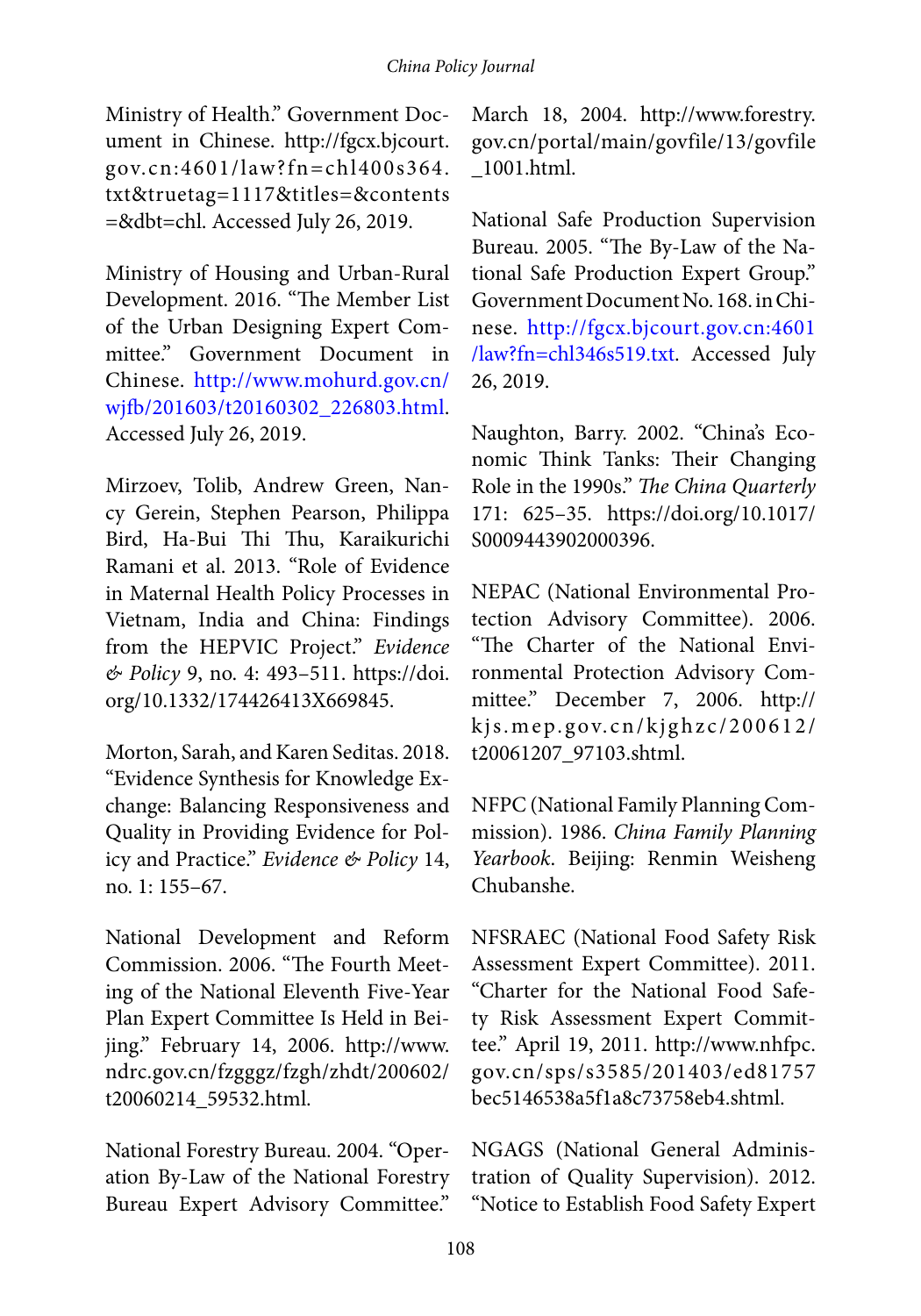Committee." Document No. 493, October 24, 2012. http://www.sda.gov.cn/ WS01/CL1601/91722.html.

NHFPC (National Health and Family Planning Commission). 2013. "Measures to Manage the Advisory Experts of Large Medical Device Management." October 24, 2013. http://news.10jqka. com.cn/20131024/c561969136.shtml.

NHFPC (National Health and Family Planning Commission). 2014. "The Charter of the Population Health Informatization Expert Advisory Committee." January 21, 2014. http://www.nhfpc.gov.cn/guihuaxxs/ s10741/201401/49103602e0e04d5d b1da881129b4d76d.shtml.

NNSA (National Nuclear Safety Administration). 2006. "Minutes of Some Meetings of the Nuclear Safety and Environment Expert Committee." Document No. 54, October 8, 2006. [http://](http://www.mep.gov.cn/gkml/zj/haq/200910/t20091022_172813.htm) [www.mep.gov.cn/gkml/zj/haq/200910/](http://www.mep.gov.cn/gkml/zj/haq/200910/t20091022_172813.htm) [t20091022\\_172813.htm](http://www.mep.gov.cn/gkml/zj/haq/200910/t20091022_172813.htm).

Nutley, Sandra M., Isabel Walter, and Huw T. O. Davies. 2007. *Using Evidence: How Research Can Inform Public Services*. Bristol, UK: Policy Press.

OECD (Organisation for Economic Co-operation and Development). 2017. *Policy Advisory Systems: Supporting Good Governance and Sound Public Decision Making*. OECD Public Governance Reviews. Paris: OECD Publishing.

Evidence for the Resolution of Wicked Problems: The Origins and Mechanisms of Evidential Bias." *Policy Sciences* 49, no. 4: 373–93.

PCSSBEC (Public Cultural Service System Building Expert Committee). 2011. "The Charter of the National Public Cultural Service System Building Expert Committee." September 9, 2011. http://www.qhwh.gov.cn/system/ 2011/09/26/000479678.shtml.

Rayner, Steve. 2003. "Democracy in the Age of Assessment: Reflections on the Roles of Expertise and Democracy in Public-Sector Decision-Making." *Science and Public Policy* 30, no. 3: 163–70. https://doi.org/10.3152/147154 303781780533.

Rich, Andrew. 2004. *Think Tanks, Public Policy, and the Politics of Expertise*. London: The Cambridge University Press.

Sabatier, Paul A., John Loomis, and Catherine McCarthy. 1995. "Hierarchical Controls, Professional Norms, Local Constituencies, and Budget Maximization: An Analysis of U.S. Forest Service Planning Decisions." *American Journal of Political Science* 39, no. 1: 204–42.

Sabatier, Paul A., and Christopher M. Weible. 2007. "The Advocacy Coalition Framework-Innovations and Clarifications." In *Theories of the Policy Process*, edited by Christopher M. Weible and Paul A. Sabatier, 189–220.New York: Westview Press.

Parkhurst, Justin O. 2016. "Appeals to Sarkki, Simo, Niemela Jari, Tinch Rob,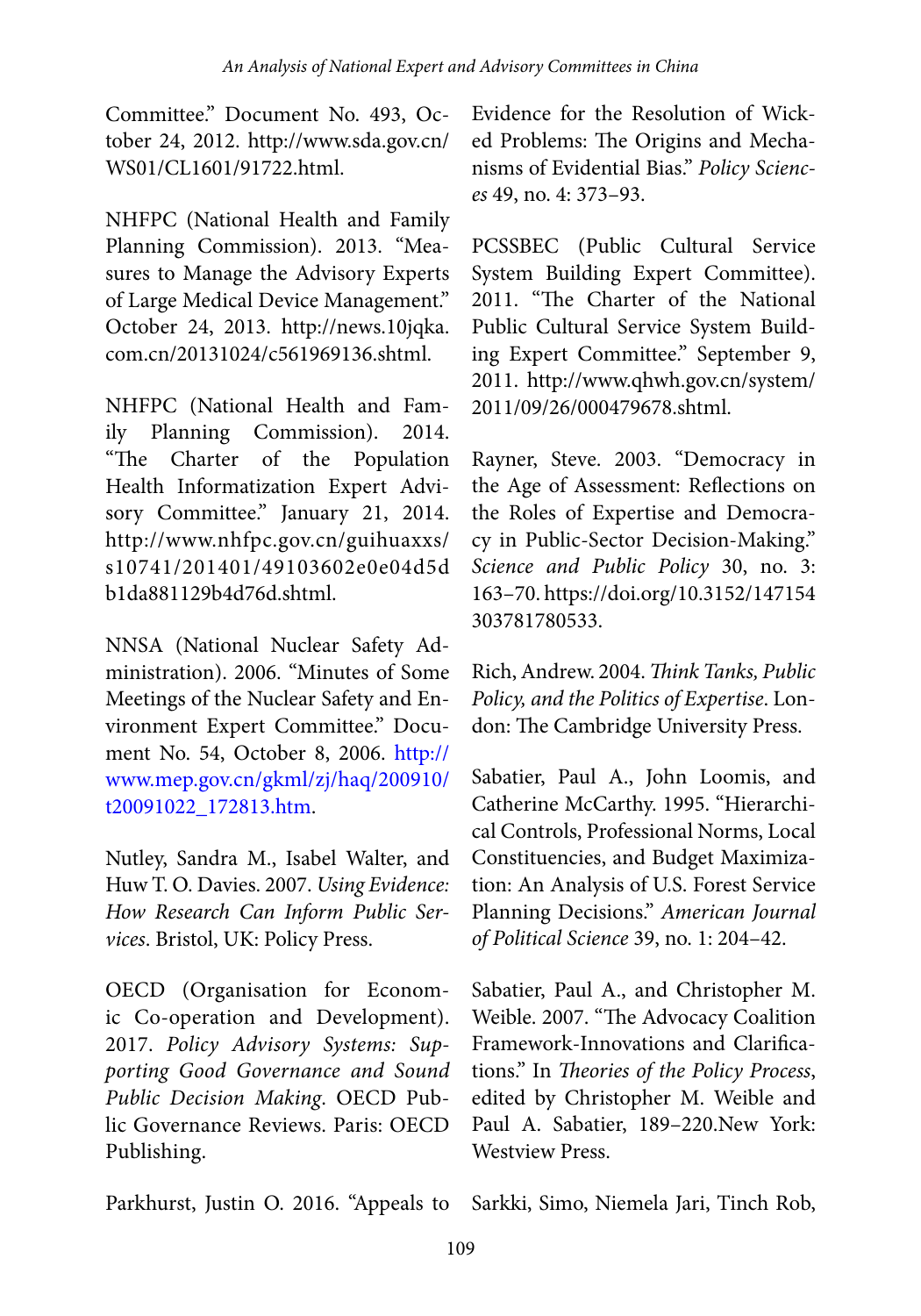#### *China Policy Journal*

Sybille van den Hove, Allan Watt, and Juliette Young. 2014. "Balancing Credibility, Relevance and Legitimacy: A Critical Assessment of Trade-Offs in Science-Policy Interfaces." *Science and Public Policy* 41: 194–206. [https://doi.](https://doi.org/10.1093/scipol/sct046) [org/10.1093/scipol/sct046](https://doi.org/10.1093/scipol/sct046).

Shambaugh, David. 2001. "The Dynamics of Elite Politics During the Jiang Era." *The China Journal* 45: 101–11.

State Administration of Work Safety. 2011. "Investigation Report of the '7.23' Major Railway Accident of Ningbo-Wenzhou Line." July 23, 2011. http:// www.china.com.cn/policy/txt/2011- 12/29/content\_24282667.htm.

State Council. 2003. "State Council Work Rules." Government Document No. 11 in Chinese, March 23, 2003. [http://www.gov.cn/zhengce/](http://www.gov.cn/zhengce/content/2017-03/22/content_5177024.htm) [content/2017-03/22/content\\_5177024.](http://www.gov.cn/zhengce/content/2017-03/22/content_5177024.htm) [htm](http://www.gov.cn/zhengce/content/2017-03/22/content_5177024.htm). Accessed July 16, 2019.

State Council. 2005. "Opinions About Strengthening the Work of Formulating National Economic and Social Development Plans." Government Document No. 33 in Chinese [http://www.gov.cn/](http://www.gov.cn/zwgk/2005-10/26/content_84417.htm) [zwgk/2005-10/26/content\\_84417.htm](http://www.gov.cn/zwgk/2005-10/26/content_84417.htm). Accessed July 16, 2019.

State Council. 2007. "Production Safety Incidents Report and Investigation Ordinance." Order No. 493. Government Document in Chinese. [http://www.gov.](http://www.gov.cn/zwgk/2007-04/19/content_588577.htm) [cn/zwgk/2007-04/19/content\\_588577.](http://www.gov.cn/zwgk/2007-04/19/content_588577.htm) [htm](http://www.gov.cn/zwgk/2007-04/19/content_588577.htm). Accessed July 16, 2019.

State Council. 2008. "Notice Con-

cerning Establishing the State Council Deepening Medical and Health Care System Reform Leading Group." Document No. 132. Government Document in Chinese. [http://govinfo.](http://govinfo.nlc.cn/jlsfz/zfgb/200901/201010/t20101009_442972.htm?classid=434) [nlc.cn/jlsfz/zfgb/200901/201010/](http://govinfo.nlc.cn/jlsfz/zfgb/200901/201010/t20101009_442972.htm?classid=434) [t20101009\\_442972.htm?classid=434.](http://govinfo.nlc.cn/jlsfz/zfgb/200901/201010/t20101009_442972.htm?classid=434) Accessed July 16, 2019.

State Council. 2013. "State Council Work Rules." Document No. 16, March 23, 2013. Government Document in Chinese. [http://www.gov.cn/](http://www.gov.cn/zwgk/2013-03/28/content_2364572.htm) [zwgk/2013-03/28/content\\_2364572.](http://www.gov.cn/zwgk/2013-03/28/content_2364572.htm) [htm.](http://www.gov.cn/zwgk/2013-03/28/content_2364572.htm) Accessed July 16, 2019.

SWCEAC. 2015. "The Charter of State Council Safe Work Commission Expert and Advisory Committee." Government Document in Chinese. [http://](http://www.chinasafety.ac.cn/main/bmgz/gwyawhyjw/zgdt/2015-10-10/8409.html) [www.chinasafety.ac.cn/main/bmgz/](http://www.chinasafety.ac.cn/main/bmgz/gwyawhyjw/zgdt/2015-10-10/8409.html) [gwyawhyjw/zgdt/2015-10-10/8409.](http://www.chinasafety.ac.cn/main/bmgz/gwyawhyjw/zgdt/2015-10-10/8409.html) [html.](http://www.chinasafety.ac.cn/main/bmgz/gwyawhyjw/zgdt/2015-10-10/8409.html) Accessed July 16, 2019.

Tan, Min. 2015. "Twenty New Members Are Appointed to the Health Care Reform Expert Committee, Indicating New Reform Direction?" June 16, 2015. http://www.cn-healthcare.com/ article/20150619/content-475308.html?source=rec.

Teets, Jessica. 2017. "The Power of Policy Networks in Authoritarian Regimes: Changing Environmental Policy in China." *Governance* 31: 1–17. https:// doi.org/10.1111/gove.12280.

Truex, Rory. 2017. "Consultative Authoritarianism and Its Limits." *Comparative Political Studies* 50, no. 3: 329–61.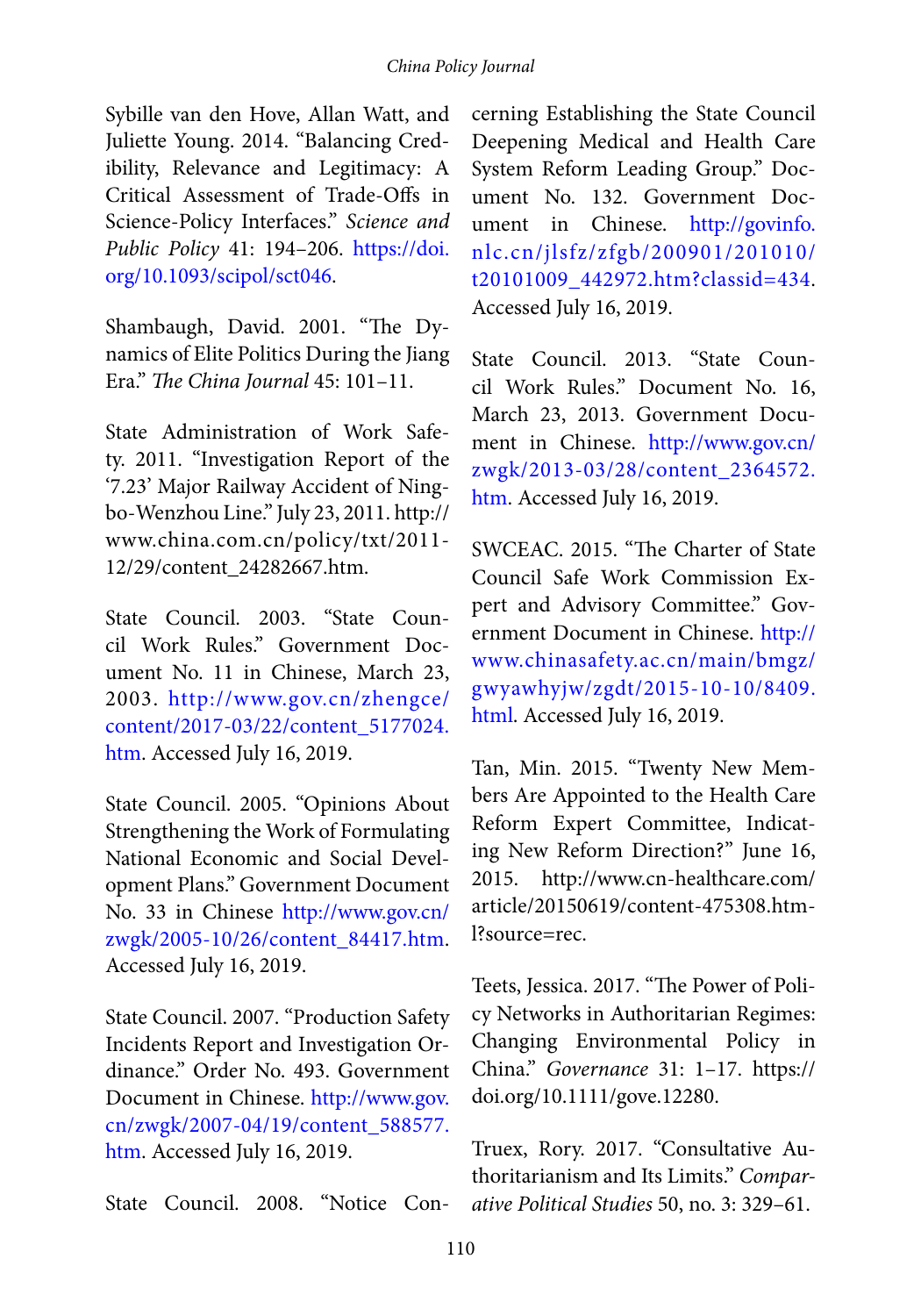Valdes, Juan Gabriel. 1995. *Pinochet's Economists: The Chicago School in Chile*. Cambridge: The Cambridge University Press.

Veit, Sylvia, Thurid Hustedt, and Tobias Bach. 2017. "Dynamics of Change in Internal Policy Advisory Systems: The Hybridization of Advisory Capacities in Germany." *Policy Sciences* 50, no. 1: 85–103.

Vesely, Arnost. 2013. "Externalization of Policy Advice: Theory, Methodology and Evidence." *Policy and Society* 32, no. 3: 199–209.

Wan, Li. 1986. "Democratic and Scientific Policymaking Is a Major Theme of Political System Reform." August 15, 1986. *Renmin ribao (People's Daily)*.

Wang, Shaoguang. 2008a. "Changing Models of China's Policy Agenda Setting." *Modern China* 34: 56–87. https:// doi.org/10.1177/0097700407308169.

Wang, Xixin. 2008b. "Gongzhong Canyu, zhuanye zhizhi yu zhengfu jixiao pinggu de moshi [in Chinese]." *Fazhi yu shehui fazhan* 6: 3–18.

Wang, Ning. 2011a. "The Making of an Intellectual Hero: Chinese Narratives of Qian Xuesen." *The China Quarterly* 206: 353–71. https://doi.org/10.1017/ S0305741011000300.

Wang, Shaoguang. 2011b. "Learning Through Practice and Experimentation: The Financing of Rural Health Care." In *Mao's Invisible Hand—The Political* 

*Foundations of Adaptive Governance in China*, edited by Sebastian Heilmann and Elizabeth J. Perry, 102–37. Cambridge: Harvard University Press.

Wang, Yukai. 2014. "The Origin and Impact of CCPCC Internet Safety and Informatization Leading Group [in Chinese]." *Xinxi Anquan yu Tongxun Baomi* 3: 24–7.

Weible, Christopher M. 2008. "Expert-Based Information and Policy Subsystems: A Review and Synthesis." *Policy Studies Journal* 36, no. 4: 615–35. https://doi.org/10.1111/j.1541- 0072.2008.00287.x.

Weidenbaum, Murray. 2011. *The Competition of Ideas: The World of the Washington Think Tanks*. New Brunswick: Transactions Publishers.

Weimer, David L. 2010. *Medical Governance: Values, Expertise, and Interests in Organ Transplantation*. Washington, DC: Georgetown University Press.

What Works Network. 2014. "What Works? Evidence for Decision-Makers." https://www.gov.uk/government/ publications/what-works-evidence-fordecision-makers.

Wu, Xun, M. Ramesh, and Michael Howlett. 2015. "Policy Capacity: A Conceptual Framework for Understanding Policy Competences and Capabilities." *Policy and Society* 34, no. 3–4: 165–71.

Xiao, Qinglun. 2017. "Institutionalization Is the Key for Effective Med-